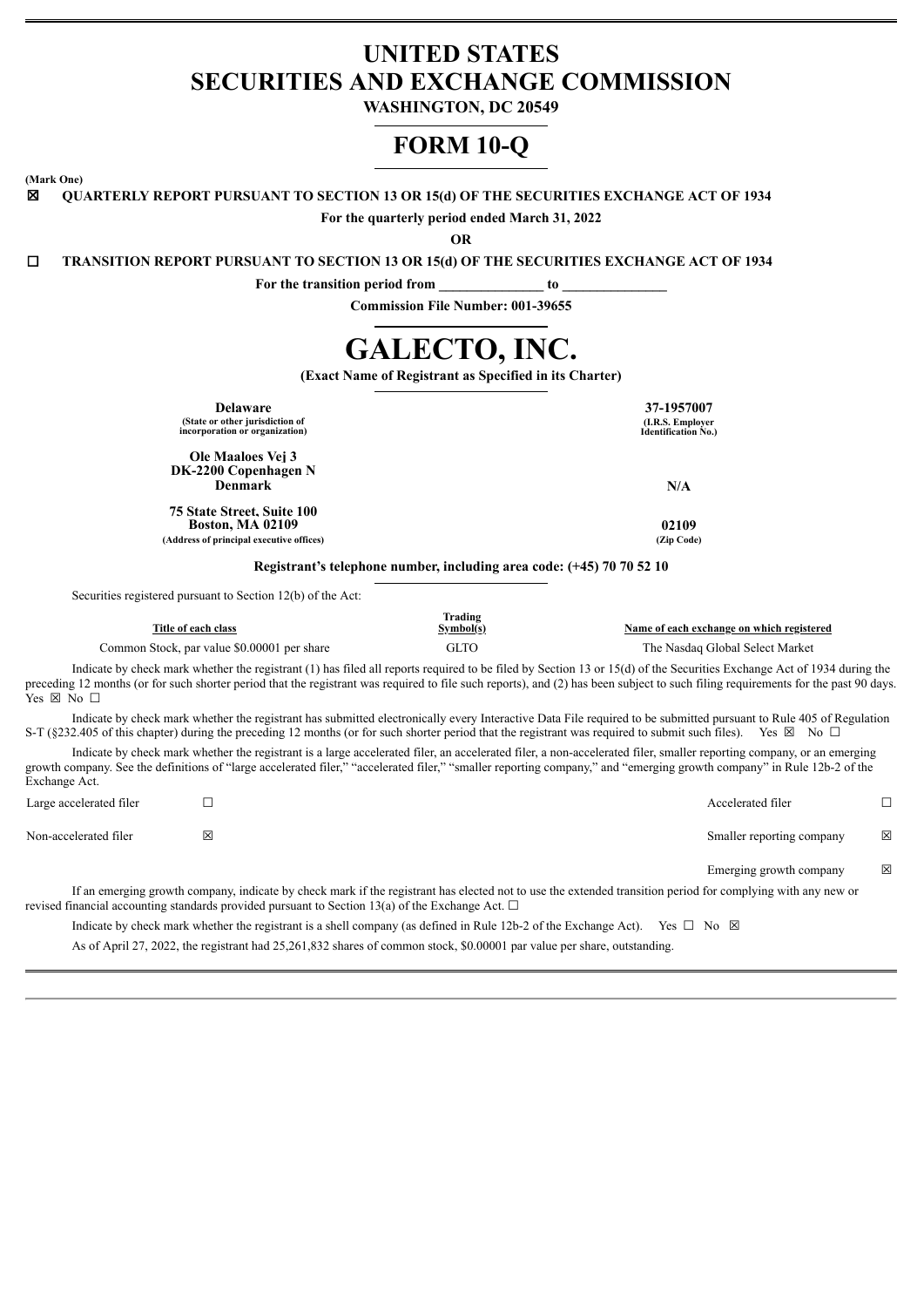## **Table of Contents**

|            |                                                                                              | Page |
|------------|----------------------------------------------------------------------------------------------|------|
|            | PART I. FINANCIAL INFORMATION                                                                |      |
| Item 1.    | <b>Condensed Consolidated Financial Statements (Unaudited)</b>                               |      |
|            | <b>Condensed Consolidated Balance Sheets</b>                                                 |      |
|            | <b>Condensed Consolidated Statements of Operations and Comprehensive Loss</b>                |      |
|            | Condensed Consolidated Statements of Stockholders' Equity                                    |      |
|            | <b>Condensed Consolidated Statements of Cash Flows</b>                                       |      |
|            | Notes to Unaudited Interim Condensed Consolidated Financial Statements                       |      |
| Item 2.    | <u>Management's Discussion and Analysis of Financial Condition and Results of Operations</u> |      |
| Item 3.    | Quantitative and Qualitative Disclosures About Market Risk                                   | 24   |
| Item 4.    | <b>Controls and Procedures</b>                                                               | 24   |
|            | PART II. OTHER INFORMATION                                                                   |      |
| Item 1.    | <b>Legal Proceedings</b>                                                                     | 25   |
| Item 1A.   | <b>Risk Factors</b>                                                                          | 25   |
| Item 2.    | Unregistered Sales of Equity Securities and Use of Proceeds                                  | 25   |
| Item 3.    | <b>Defaults Upon Senior Securities</b>                                                       | 25   |
| Item 4.    | <b>Mine Safety Disclosures</b>                                                               | 25   |
| Item 5.    | <b>Other Information</b>                                                                     | 25   |
| Item 6.    | <b>Exhibits</b>                                                                              | 26   |
| Signatures |                                                                                              | 27   |

i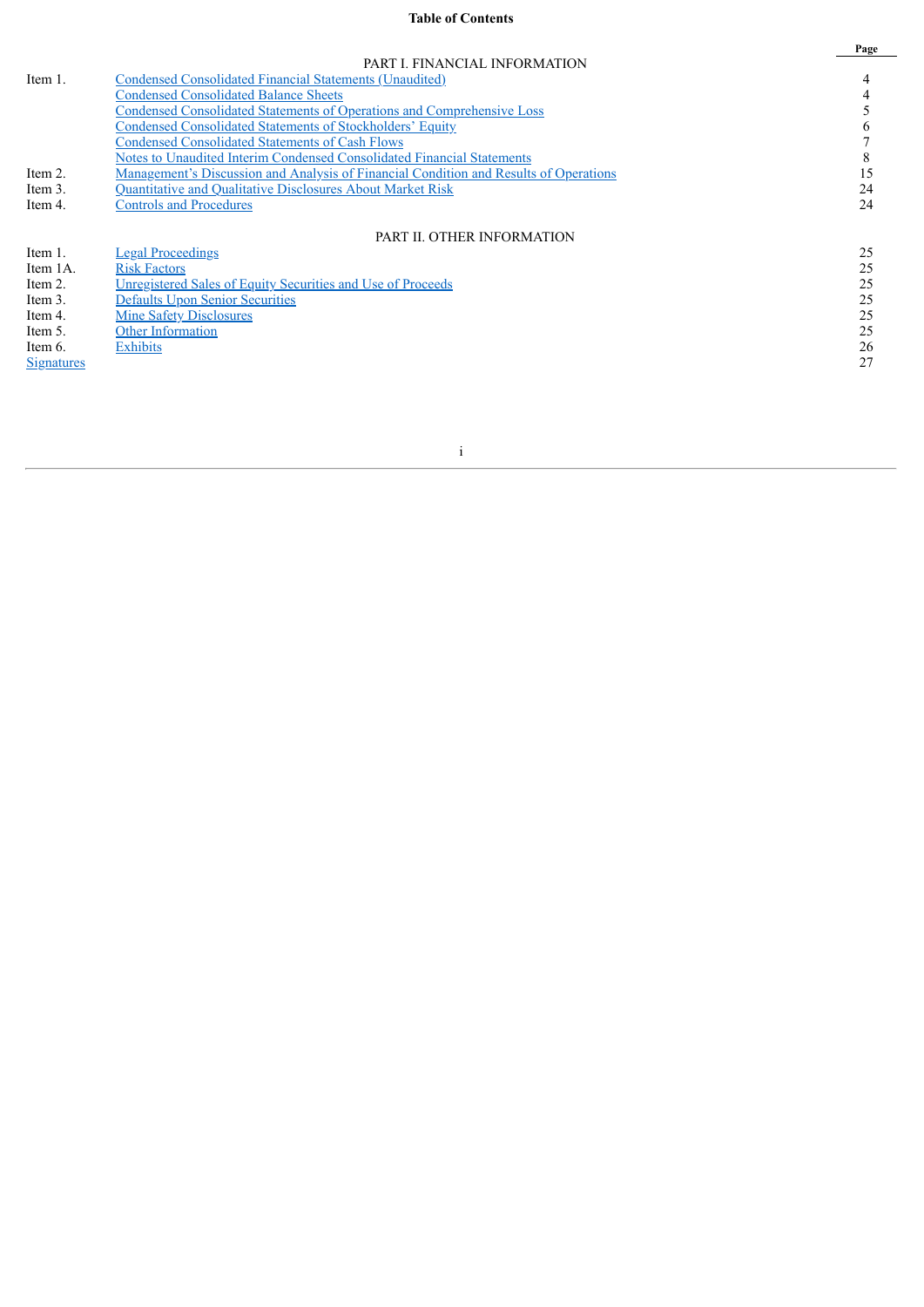#### **CAUTIONARY NOTE REGARDING FORWARD-LOOKING STATEMENTS**

This Quarterly Report on Form 10-Q includes "forward-looking statements" within the meaning of Section 27A of the Securities Act of 1933, as amended, or the Securities Act, and Section 21E of the Securities Exchange Act of 1934, as amended, or the Exchange Act. All statements other than statements of historical fact are "forward-looking statements" for purposes of this Quarterly Report on Form 10-Q. In some cases, you can identify forward-looking statements by terminology such as "may," "could," "will," "would," "should," "expect," "plan," "anticipate," "believe," "estimate," "intend," "predict," "seek," "contemplate," "project," "continue," "potential," "ongoing," "goal," or the negative of these terms or other comparable terminology. These forward-looking statements include, but are not limited to, statements regarding:

- the success, cost and timing of our product development activities and planned initiation and completion of clinical trials of our most advanced product candidate, GB0139;
- the success, cost and timing of our product development activities and planned initiation and completion of clinical trials of our other current fibrosis and oncology product candidates, including GB2064 and GB1211, and any future product candidates;
- our need to raise additional funding before we can expect to generate any revenues from product sales;
- our ability to obtain regulatory approval for our current or future product candidates that we may identify or develop;
- our ability to ensure adequate supply of our current or future product candidates;<br>• our ability to maintain third-party relationships necessary to conduct our business
- our ability to maintain third-party relationships necessary to conduct our business;
- our heavy dependence upon the success of our research to generate and advance additional product candidates;<br>• our ability to establish an adequate safety or efficacy profile for our current or future product candidates
- our ability to establish an adequate safety or efficacy profile for our current or future product candidates that we may pursue;
- the implementation of our strategic plans for our business, our current or future product candidates we may develop and our technology;
- our intellectual property position, including the scope of protection we are able to establish and maintain for intellectual property rights covering our product candidates and technology;
- the rate and degree of market acceptance and clinical utility for our current or future product candidates we may develop;
- our estimates about the size of our market opportunity;
- our estimates of our expenses, future revenues, capital requirements and our needs for additional financing;
- our ability to maintain and establish collaborations;
- our financial performance and liquidity;
- our ability to effectively manage our potential growth:
- developments relating to our competitors and our industry, including the impact of government regulation;
- our ability to retain the continued service of our key professionals and consultants and to identify, hire and retain additional qualified professionals;
- the effect of the COVID-19 pandemic, including mitigation efforts and economic effects, on any of the foregoing or other aspects of our business operations and those of our collaborators, service providers and other vendors, such as any impact on the enrollment for, or timing of, our clinical trials;
- our ability to maintain adequate internal controls over financial reporting; and
- other risks and uncertainties, including those listed under the section titled "Risk Factors."

These statements relate to future events or to our future financial performance and involve known and unknown risks, uncertainties, and other factors that may cause our actual results, performance, or achievements to be materially different from any future results, performance, or achievements expressed or implied by these forward-looking statements. Factors that may cause actual results to differ materially from current expectations include, among other things, the reasons described elsewhere in this Quarterly Report on Form 10-Q and those set forth in Part I, Item 1A - "Risk Factors" in our [Annual](https://www.sec.gov/ix?doc=/Archives/edgar/data/1800315/000156459022005569/glto-10k_20211231.htm) Report on Form 10-K for the fiscal year ended December 31, 2021. Any forward-looking statement in this Quarterly Report on Form 10-Q reflects

our current view with respect to future events and is subject to these and other risks, uncertainties, and assumptions relating to our operations, results of operations, industry, and future growth. Given these uncertainties, you should not place undue reliance on these forward-looking statements. Except as required by law, we assume no obligation to update or revise these forward-looking statements for any reason, even if new information becomes available in the future.

This Quarterly Report on Form 10-Q also contains estimates, projections, and other information concerning our industry, our business, and the markets for certain drugs, including data regarding the estimated size of those markets, their projected growth rates, and the incidence of certain medical conditions. Information that is based on estimates, forecasts, projections, or similar methodologies is inherently subject to uncertainties, and actual events or circumstances may differ materially from events and circumstances reflected in this information. Unless otherwise expressly stated, we obtained these industry, business, market, and other data from reports, research surveys, studies, and similar data prepared by third parties, industry, medical and general publications, government data, and similar sources. In some cases, we do not expressly refer to the sources from which these data are derived.

ii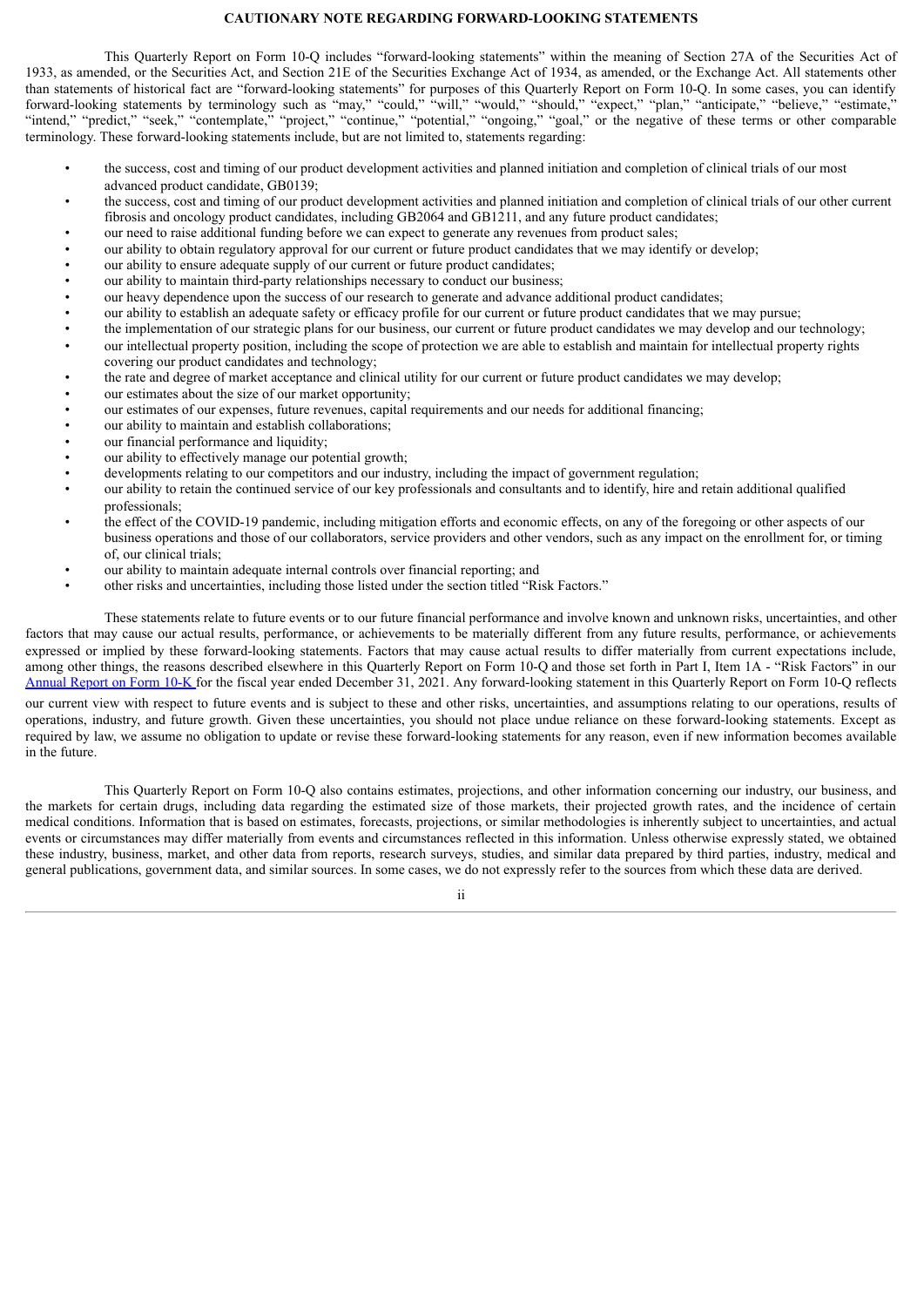Except where the context otherwise requires, in this Quarterly Report on Form 10-Q, "we," "us," "our," "Galecto," and the "Company" refer to Galecto, Inc. and, where appropriate, its consolidated subsidiaries.

#### **Trademarks**

We have applied for various trademarks that we use in connection with the operation of our business. This Quarterly Report on Form 10-Q includes trademarks, service marks, and trade names owned by us or other companies. All trademarks, service marks, and trade names included in this Quarterly Report on Form 10-Q are the property of their respective owners. Solely for convenience, the trademarks and trade names in this report may be referred to without the ® and ™ symbols, but such references should not be construed as any indicator that their respective owners will not assert, to the fullest extent under applicable law, their rights thereto.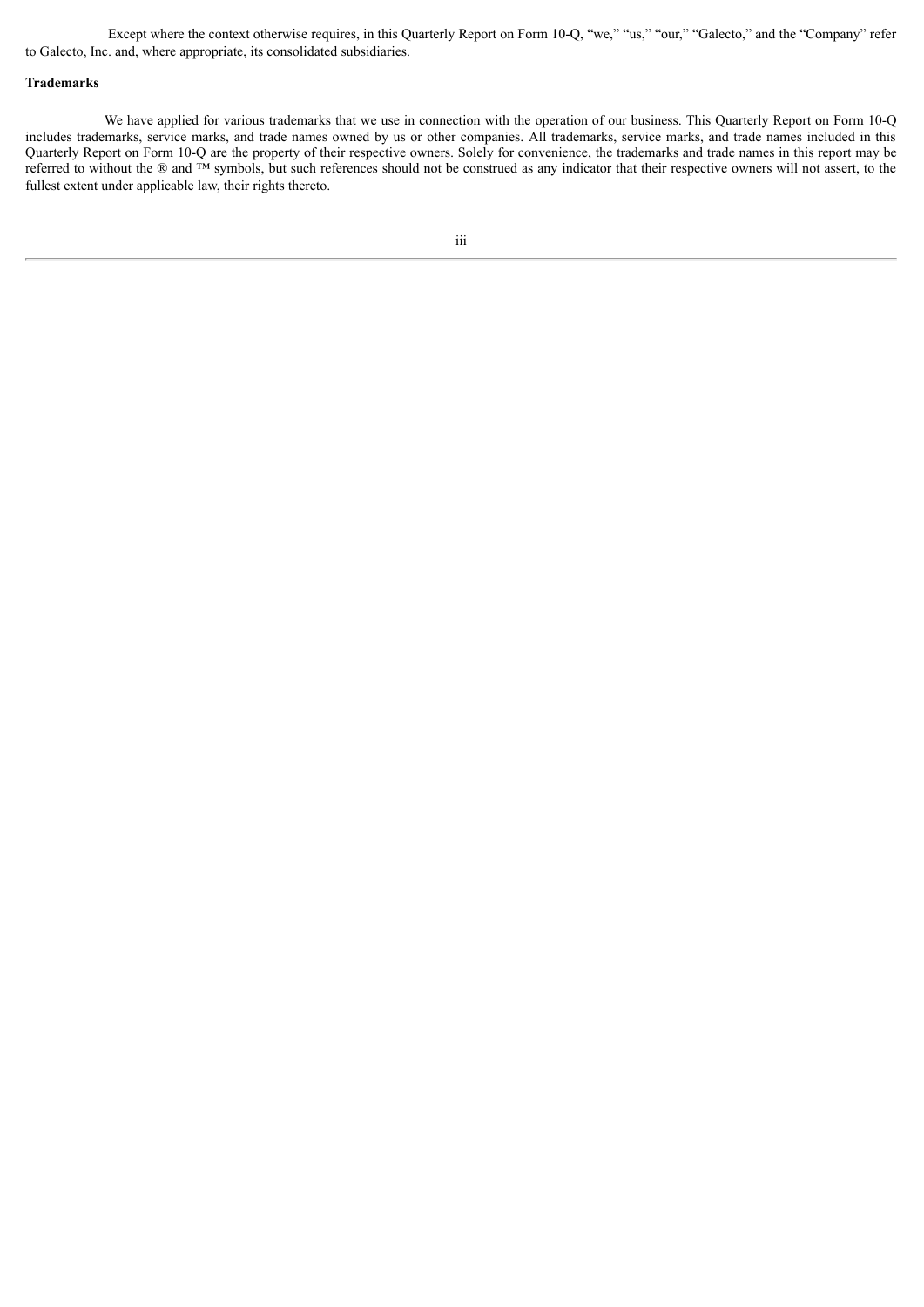#### **PART I—FINANCIAL INFORMATION**

## **GALECTO, INC.**

## **Condensed Consolidated Balance Sheets**

## **(in thousands, except share and per share amounts)**

<span id="page-4-1"></span><span id="page-4-0"></span>

|                                                                                                                                                                                                                              | March 31,<br>2022 | December 31,<br>2021 |            |  |
|------------------------------------------------------------------------------------------------------------------------------------------------------------------------------------------------------------------------------|-------------------|----------------------|------------|--|
| Assets                                                                                                                                                                                                                       | (unaudited)       |                      |            |  |
| Current assets                                                                                                                                                                                                               |                   |                      |            |  |
| Cash and cash equivalents                                                                                                                                                                                                    | \$<br>45,388      | \$                   | 62,563     |  |
| Marketable securities                                                                                                                                                                                                        | 48,210            |                      | 37,628     |  |
| Prepaid expenses and other current assets                                                                                                                                                                                    | 3,434             |                      | 9,911      |  |
| Total current assets                                                                                                                                                                                                         | 97,032            |                      | 110,102    |  |
| Marketable securities, noncurrent                                                                                                                                                                                            | 8,160             |                      | 9,048      |  |
| Operating lease right-of-use asset                                                                                                                                                                                           | 702               |                      | 834        |  |
| Equipment, net                                                                                                                                                                                                               | 238               |                      | 203        |  |
| Other assets, noncurrent                                                                                                                                                                                                     | 2,798             |                      | 2,028      |  |
| <b>Total assets</b>                                                                                                                                                                                                          | \$<br>108,930     | \$                   | 122,215    |  |
| Liabilities and stockholders' equity                                                                                                                                                                                         |                   |                      |            |  |
| <b>Current liabilities</b>                                                                                                                                                                                                   |                   |                      |            |  |
| Accounts payable                                                                                                                                                                                                             | \$<br>3,215       | \$                   | 1,531      |  |
| Accrued expenses and other current liabilities                                                                                                                                                                               | 3,999             |                      | 3,013      |  |
| Total current liabilities                                                                                                                                                                                                    | 7,214             |                      | 4,544      |  |
| Operating lease liabilities, noncurrent                                                                                                                                                                                      | 402               |                      | 448        |  |
| <b>Total liabilities</b>                                                                                                                                                                                                     | 7,616             |                      | 4,992      |  |
| Commitments and contingencies (Note 9)                                                                                                                                                                                       |                   |                      |            |  |
| Stockholders' equity                                                                                                                                                                                                         |                   |                      |            |  |
| Preferred stock, par value of \$0,00001 per share; 10,000,000 shares authorized<br>at March 31, 2022 and December 31, 2021; no shares issued or outstanding<br>as of March 31, 2022 and December 31, 2021                    |                   |                      |            |  |
| Common stock, par value of \$0.00001 per share; 300,000,000 shares authorized<br>at March 31, $\overline{2022}$ and December 31, 2021; 25, 261, 832 shares issued and<br>outstanding at March 31, 2022 and December 31, 2021 |                   |                      |            |  |
| Additional paid-in capital                                                                                                                                                                                                   | 275,059           |                      | 273,655    |  |
| Accumulated deficit                                                                                                                                                                                                          | (173,050)         |                      | (156, 112) |  |
| Accumulated other comprehensive loss                                                                                                                                                                                         | (695)             |                      | (320)      |  |
| Total stockholders' equity                                                                                                                                                                                                   | 101,314           |                      | 117,223    |  |
| Total liabilities and stockholders' equity                                                                                                                                                                                   | \$<br>108,930     | \$                   | 122,215    |  |

*See accompanying notes to the unaudited interim condensed consolidated financial statements.*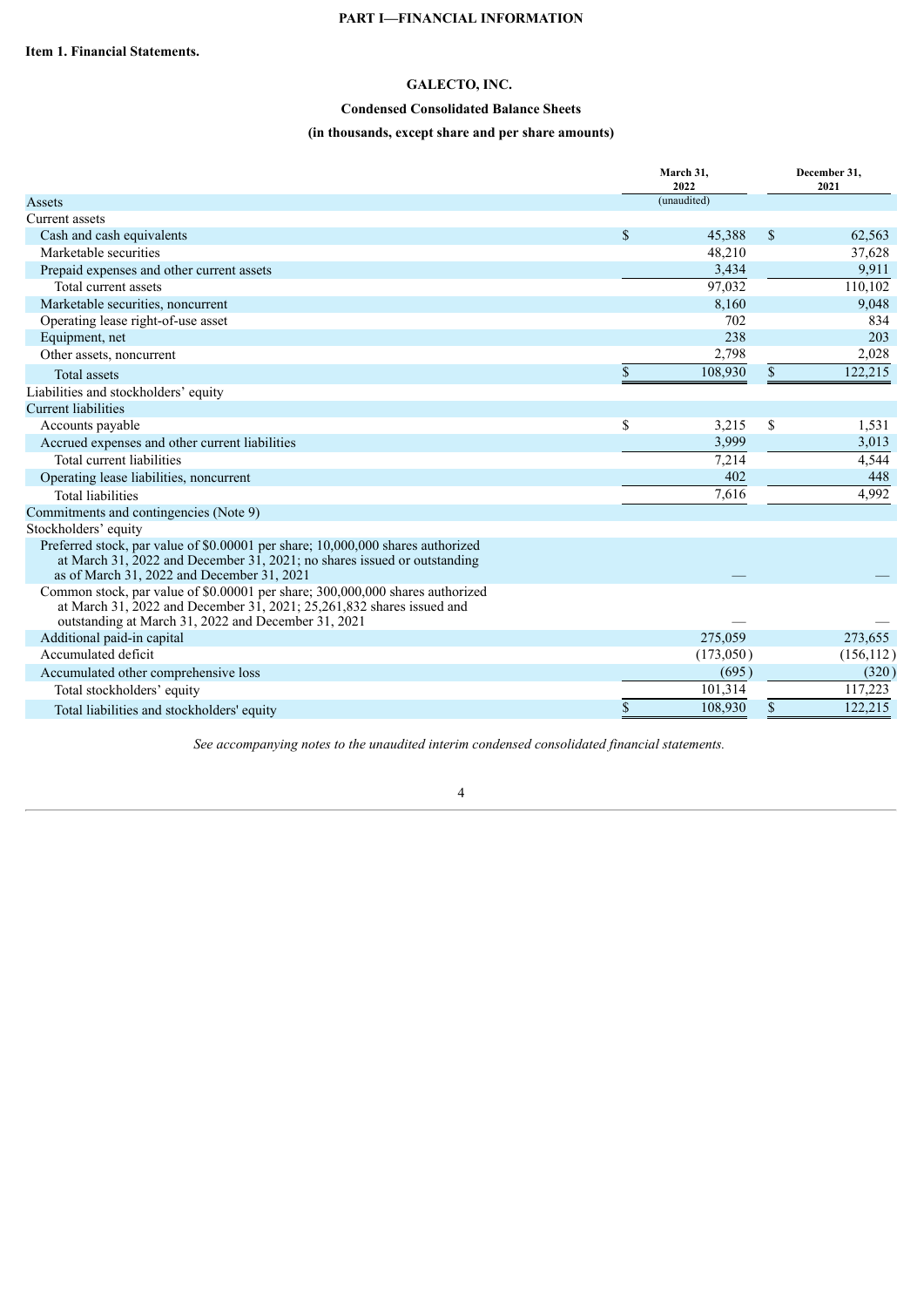## **GALECTO, INC.**

## **Condensed Consolidated Statements of Operations and Comprehensive Loss**

## **(in thousands, except share and per share amounts)**

## **(Unaudited)**

<span id="page-5-0"></span>

|                                                                                                     | <b>Three Months Ended</b><br>March 31, |    |              |
|-----------------------------------------------------------------------------------------------------|----------------------------------------|----|--------------|
|                                                                                                     | 2022                                   |    | 2021         |
| Operating expenses                                                                                  |                                        |    |              |
| Research and development                                                                            | \$<br>13,235                           | \$ | 9,990        |
| General and administrative                                                                          | 3,704                                  |    | 3,562        |
| Total operating expenses                                                                            | 16,939                                 |    | 13,552       |
| Loss from operations                                                                                | (16,939)                               |    | (13, 552)    |
| Other income (expense), net                                                                         |                                        |    |              |
| Interest income, net                                                                                | 61                                     |    | 39           |
| Foreign exchange transaction gain (loss), net                                                       | (60)                                   |    | 168          |
| Total other income, net                                                                             |                                        |    | 207          |
| Net loss                                                                                            | (16,938)                               |    | (13, 345)    |
| Net loss per common share, basic and diluted                                                        | (0.67)                                 |    | (0.53)       |
| Weighted-average number of shares used in computing net loss<br>per common share, basic and diluted | 25, 261, 832                           |    | 25, 261, 832 |
| Other comprehensive loss, net of tax                                                                |                                        |    |              |
| Currency translation loss                                                                           | (170)                                  |    | (524)        |
| Unrealized loss on marketable securities                                                            | (205)                                  |    | (80)         |
| Other comprehensive loss, net of tax                                                                | (375)                                  |    | (604)        |
| Total comprehensive loss                                                                            | \$<br>(17,313)                         | \$ | (13,949)     |

*See accompanying notes to the unaudited interim condensed consolidated financial statements.*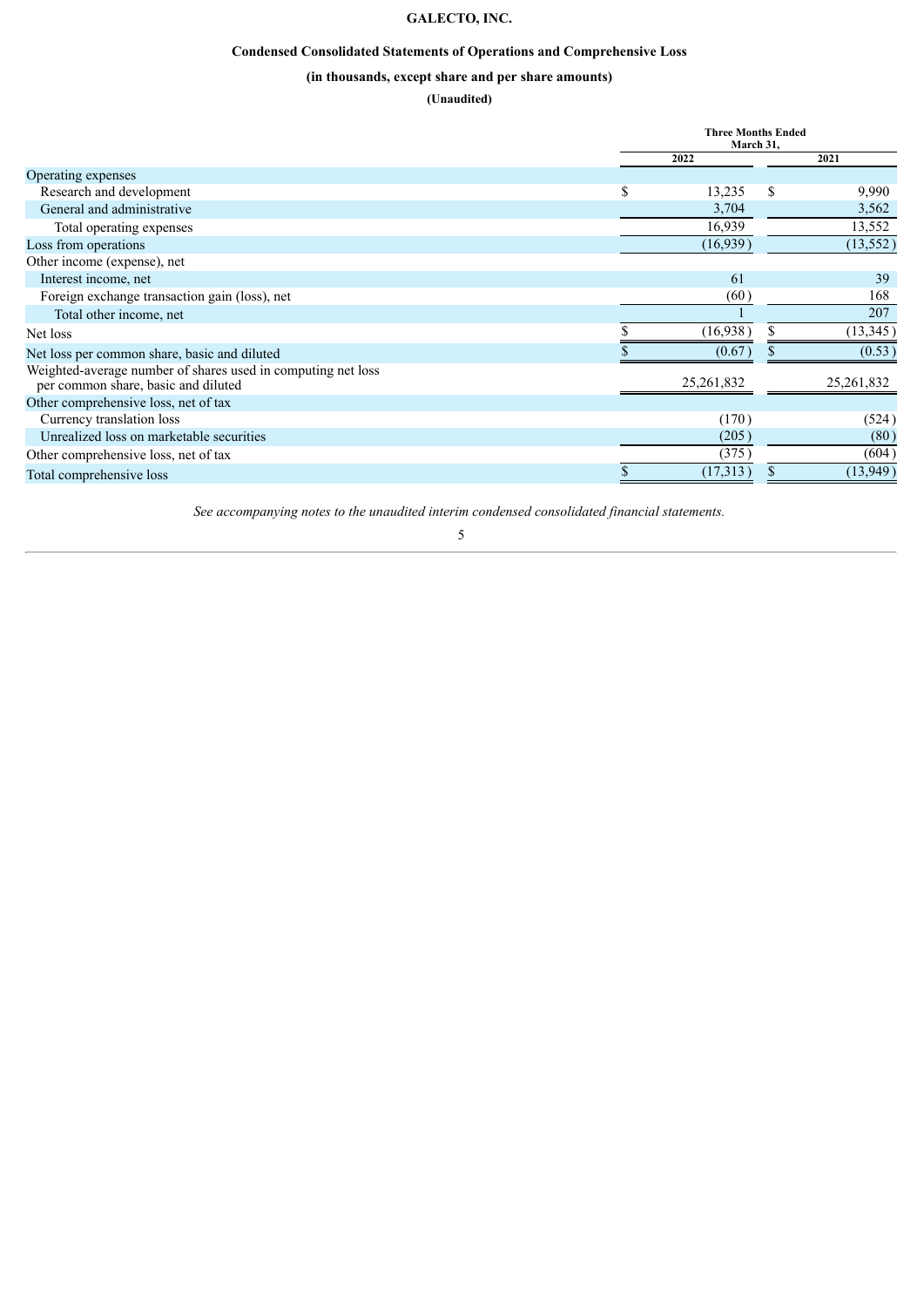## **GALECTO, INC.**

## **Condensed Consolidated Statements of Stockholders' Equity**

## **(in thousands, except share amounts)**

**(Unaudited)**

<span id="page-6-0"></span>

| For the Three Months Ended                   | Common Stock  |                               | <b>Additional</b><br>Paid-In | Accumulated     | Accumulated<br>Other<br>Comprehensive | Total<br>Stockholders' |
|----------------------------------------------|---------------|-------------------------------|------------------------------|-----------------|---------------------------------------|------------------------|
| <b>March 31, 2022</b>                        | <b>Shares</b> | Amount                        | Capital                      | Deficit         | Income (Loss)                         | <b>Equity</b>          |
| Balance at December 31, 2021                 | 25,261,832    |                               | 273,655                      | $(156, 112)$ \$ | (320)                                 | 117,223                |
| Stock-based compensation expense             |               |                               | 1,404                        |                 |                                       | 1,404                  |
| Currency translation loss                    |               |                               |                              |                 | (170)                                 | (170)                  |
| Net unrealized loss on marketable securities |               |                               |                              |                 | (205)                                 | (205)                  |
| Net loss                                     |               |                               |                              | (16.938)        |                                       | (16,938)               |
| Balance at March 31, 2022                    | 25,261,832    | $\overbrace{\phantom{aaaaa}}$ | 275,059                      | (173,050)       | (695)                                 | 101,314                |
|                                              |               |                               |                              |                 |                                       |                        |

|            |               |              |        | Paid-In |                              |           |                        |                |                                                        | Total<br>Stockholders' |
|------------|---------------|--------------|--------|---------|------------------------------|-----------|------------------------|----------------|--------------------------------------------------------|------------------------|
|            |               |              |        |         |                              |           |                        |                |                                                        | <b>Equity</b>          |
| 25,261,832 |               |              |        | 269.175 |                              |           |                        | 674            |                                                        | 165,489                |
|            |               |              |        | 1,031   |                              |           |                        |                |                                                        | 1,031                  |
|            |               |              |        |         |                              |           |                        | (524)          |                                                        | (524)                  |
|            |               |              |        |         |                              |           |                        | (80)           |                                                        | (80)                   |
|            |               |              |        |         |                              | (13, 345) |                        |                |                                                        | (13, 345)              |
| 25,261,832 |               |              |        | 270.206 |                              | (117,705) |                        | 70             |                                                        | 152.571                |
|            | <b>Shares</b> | Common Stock | Amount |         | <b>Additional</b><br>Capital |           | Accumulated<br>Deficit | $(104,360)$ \$ | Accumulated<br>Other<br>Comprehensive<br>Income (Loss) |                        |

*See accompanying notes to the unaudited interim condensed consolidated financial statements.*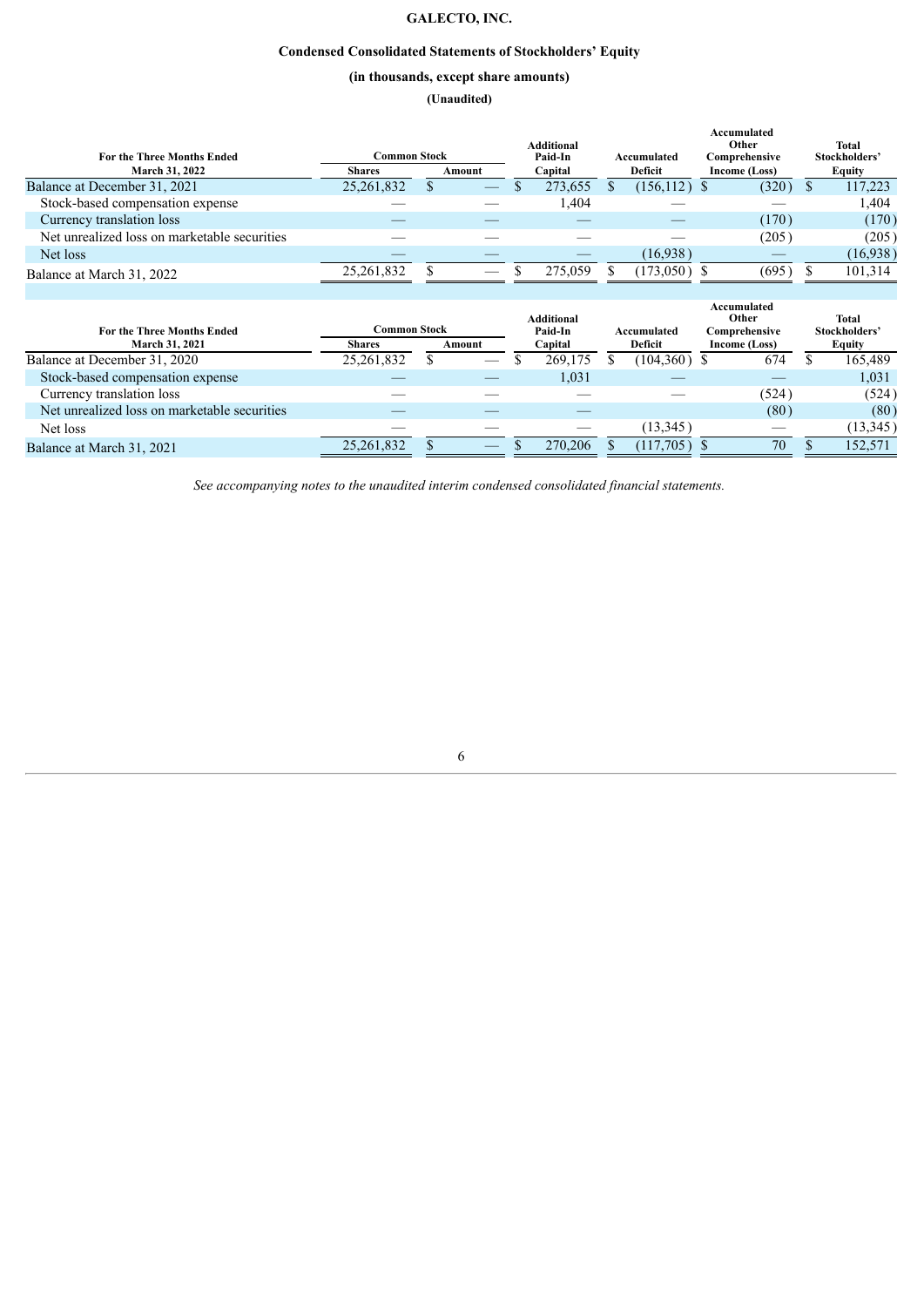## **GALECTO, INC.**

## **Condensed Consolidated Statements of Cash Flows**

## **(in thousands)**

## **(Unaudited)**

<span id="page-7-0"></span>

|                                                                               | <b>Three Months Ended</b><br>March 31, |      |           |
|-------------------------------------------------------------------------------|----------------------------------------|------|-----------|
|                                                                               | 2022                                   |      | 2021      |
| Cash flows from operating activities:                                         |                                        |      |           |
| Net loss                                                                      | \$<br>(16,938)                         | - \$ | (13, 345) |
| Adjustment to reconcile net loss to net cash used in operating activities:    |                                        |      |           |
| Depreciation                                                                  | 8                                      |      |           |
| Stock-based compensation                                                      | 1,404                                  |      | 1,031     |
| Amortization of premiums and discounts on marketable securities               | 264                                    |      | (92)      |
| Amortization of right of use lease asset                                      | 110                                    |      | 97        |
| Accretion of lease liability                                                  | 16                                     |      | 19        |
| Changes in operating assets and liabilities:                                  |                                        |      |           |
| Prepaid expenses and other current assets                                     | 6,478                                  |      | (855)     |
| Other assets, noncurrent                                                      | (770)                                  |      | (822)     |
| Accounts payable                                                              | 1,684                                  |      | (1,069)   |
| Accrued expenses and other current liabilities                                | 1,061                                  |      | 1,002     |
| Operating lease liabilities                                                   | (114)                                  |      | (119)     |
| Net cash used in operating activities                                         | (6,797)                                |      | (14, 151) |
| Cash flows from investing activities:                                         |                                        |      |           |
| Purchases of marketable securities                                            | (26, 385)                              |      | (74, 566) |
| Proceeds from sale of marketable securities                                   | 16,221                                 |      |           |
| Purchases of property and equipment                                           | (43)                                   |      | (65)      |
| Net cash used in investing activities                                         | (10, 207)                              |      | (74, 631) |
| Cash flows from financing activities:                                         |                                        |      |           |
| Net cash provided by financing activities                                     |                                        |      |           |
| Net decrease in cash, cash equivalents and restricted cash                    | (17,004)                               |      | (88, 782) |
| Effect of exchange rate changes on cash, cash equivalents and restricted cash | (171)                                  |      | (604)     |
| Cash, cash equivalents and restricted cash, beginning of period               | 62,563                                 |      | 163,836   |
| Cash, cash equivalents and restricted cash, end of period                     | \$<br>45,388                           | \$   | 74,450    |
| Components of cash, cash equivalents and restricted cash                      |                                        |      |           |
| Cash and cash equivalents                                                     | 45,388                                 |      | 74,253    |
| Restricted cash                                                               |                                        |      | 197       |
| Total cash, cash equivalents and restricted cash                              | \$<br>45,388                           | \$   | 74,450    |
| Supplemental disclosures of cash flow information:                            |                                        |      |           |
| Cash paid for taxes                                                           | \$                                     | \$   | 38        |
| Supplemental disclosures of noncash activities:                               |                                        |      |           |
| Operating lease liabilities arising from obtaining right-of-use assets        | \$                                     | \$   | 161       |

*See accompanying notes to the unaudited interim condensed consolidated financial statements.*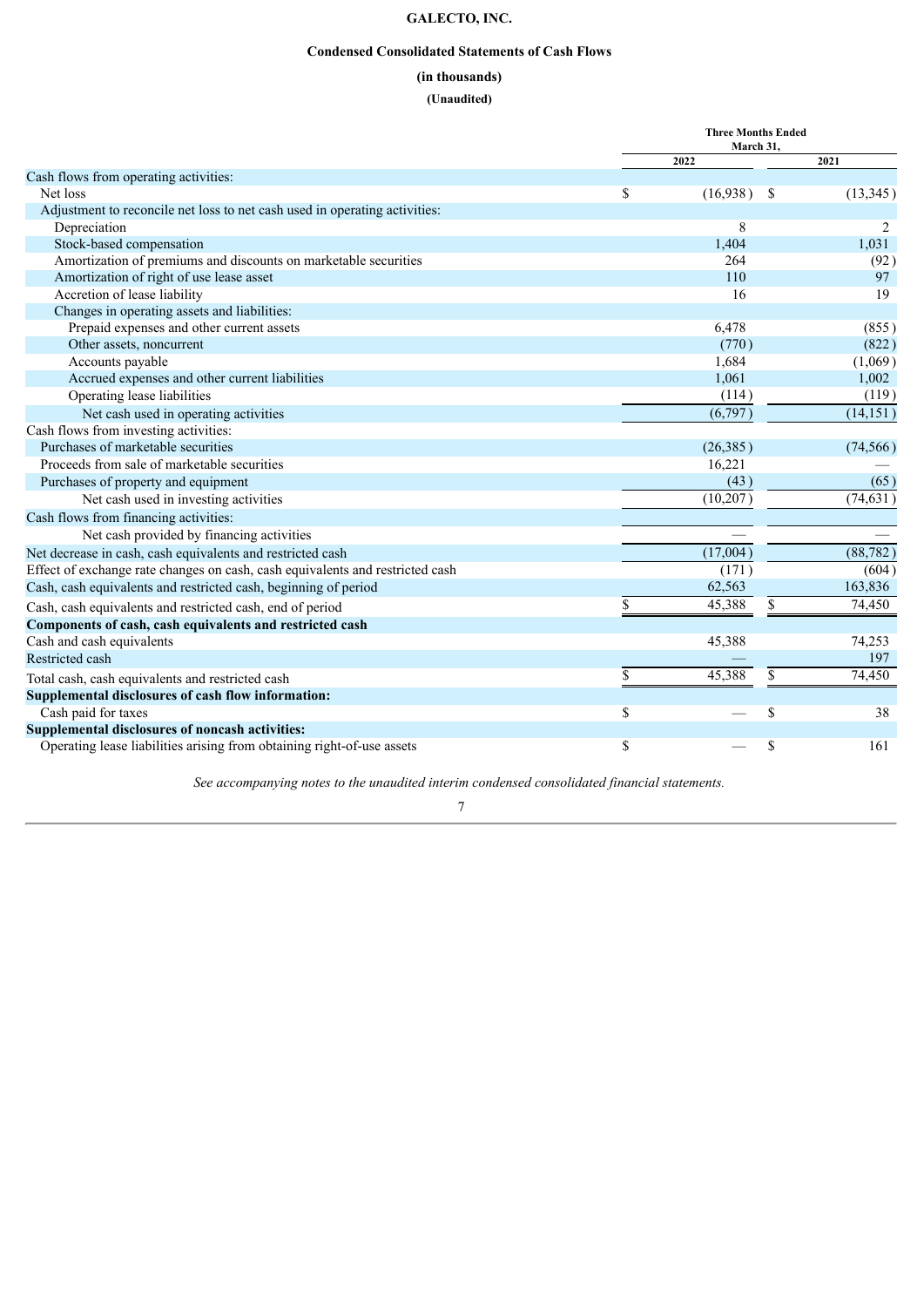#### **GALECTO, INC. Notes to the Condensed Consolidated Financial Statements (Unaudited)**

#### <span id="page-8-0"></span>**1. DESCRIPTION OF BUSINESS, ORGANIZATION AND LIQUIDITY**

#### *Business and Organization*

Galecto, Inc., together with its consolidated subsidiaries, or the Company or Galecto, is a clinical-stage biotechnology company developing novel therapeutics that are designed to target the biological processes that lie at the heart of fibrotic diseases and cancer. The Company's initial focus is on the development of small molecule inhibitors of galectin-3 and lysyl oxidase-like 2, or LOXL2, which play key roles in regulating fibrosis and cancer.

As of March 31, 2022, the Company's wholly owned subsidiaries were PharmAkea, Inc. or PharmAkea, Galecto Securities Corporation, and Galecto Biotech AB, a Swedish company. Galecto Biotech ApS, a Danish operating company, is a wholly-owned subsidiary of Galecto Biotech AB.

#### *Risks and uncertainties*

The Company is subject to risks common to companies in the biotechnology industry, including, but not limited to, new technological innovations, protection of proprietary technology, dependence on key personnel, compliance with government regulations and the need to obtain additional financing. Product candidates currently under development will require significant additional research and development efforts, including extensive preclinical and clinical testing and regulatory approval, prior to commercialization. These efforts require significant amounts of additional capital, adequate personnel infrastructure and extensive compliance reporting capabilities.

The Company's product candidates are in development. There can be no assurance that the Company's research and development will be successfully completed, that adequate protection for the Company's intellectual property will be obtained, that any products developed will obtain necessary government regulatory approval or that any approved products will be commercially viable. Even if the Company's product development efforts are successful, it is uncertain when, if ever, the Company will generate significant revenue from product sales. The Company operates in an environment of rapid change in technology and substantial competition from pharmaceutical and biotechnology companies. In addition, the Company is dependent upon the services of its employees and consultants.

#### *Liquidity and management plans*

Since inception, the Company has devoted substantially all its efforts to business planning, research and development, recruiting management and technical staff and raising capital, and has financed its operations primarily through the issuance of redeemable convertible preferred shares, debt financings and the Company's initial public offering, or IPO.

As of March 31, 2022, the Company had an accumulated deficit of \$173.1 million, from recurring losses since inception in 2011. The Company has incurred recurring losses and has no sales as none of its product candidates have obtained the necessary regulatory approval for commercialization and to be marketed as approved products. The Company expects to continue to incur losses as a result of costs and expenses related to the Company's clinical development and corporate general and administrative activities. The Company had negative cash flows from operating activities during the three months ended March 31, 2022 and 2021 of \$6.8 million and \$14.2 million, respectively, and current projections indicate that the Company will have continued negative cash flows for the foreseeable future as it continues to develop its product candidates. Net losses incurred for the three months ended March 31, 2022 and 2021 were \$16.9 million and \$13.3 million, respectively.

At March 31, 2022, the Company's cash, cash equivalents and marketable securities amounted to \$101.8 million and current assets amounted to \$97.0 million and current liabilities amounted to \$7.2 million. At December 31, 2021, the Company's cash, cash equivalents and marketable securities amounted to \$109.2 million, current assets amounted to \$110.1 million and current liabilities amounted to \$4.5 million.

In the future, the Company will consider the following ways to fund its operations including: (1) raising additional capital through equity and/or debt financings; (2) new commercial relationships to help fund future clinical trial costs (i.e. licensing and partnerships); (3) reducing spending on one or more research and development programs by discontinuing development; and/or (4) restructuring operations to change its overhead structure. The Company's future liquidity needs, and ability to address those needs, will largely be determined by the success of its product candidates and key development and regulatory events and its decisions in the future.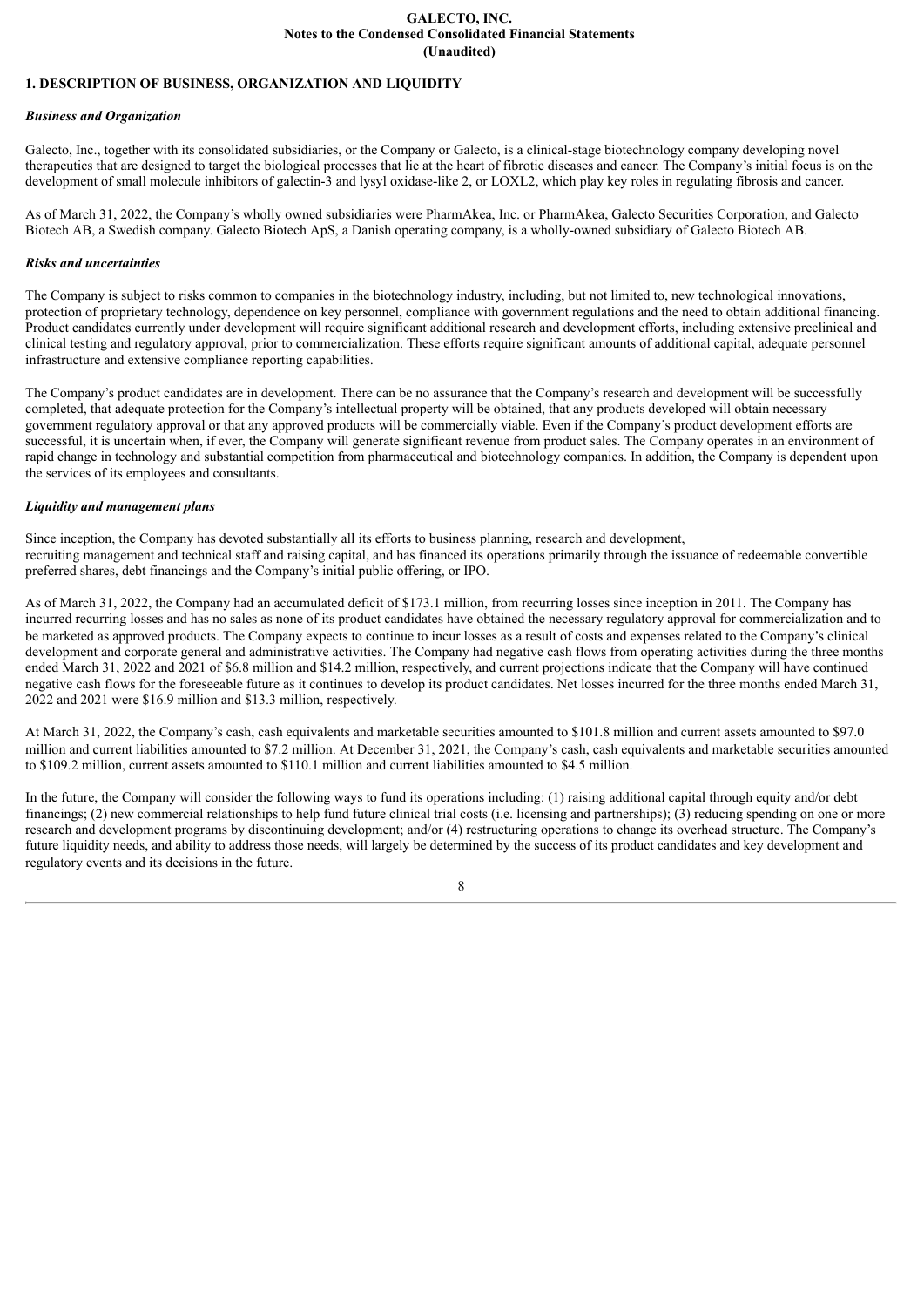#### *Coronavirus pandemic*

The outbreak of the novel coronavirus, or COVID-19, and ensuing pandemic, has spread worldwide, causing many governments to implement measures to slow the spread of the outbreak. COVID-19 has had a significant impact, both directly and indirectly, on businesses and commerce, as worker shortages have occurred; supply chains have been disrupted; facilities and production have been suspended; and demand for certain goods and services, such as medical services and supplies, has spiked, while demand for other goods and services has fallen. The Company continues to monitor the impact of COVID-19 and assess its strategy accordingly. However, there can be no assurance that the Company will not experience additional negative impacts associated with COVID-19, which could decrease or delay enrollment of patients in the Company's clinical trials or otherwise causing interruptions or delays in the Company's clinical trials, programs and services, and negatively impact the Company's business, financial condition and results of operations.

#### **2. SUMMARY OF SIGNIFICANT ACCOUNTING POLICIES**

The accompanying interim condensed consolidated financial statements have been prepared in accordance with United States generally accepted accounting principles ("U.S. GAAP").

The accompanying interim condensed consolidated financial statements as of March 31, 2022 and for the three months ended March 31, 2022 and 2021, and related interim information contained within the notes to the interim condensed consolidated financial statements, are unaudited. In management's opinion, the unaudited interim condensed consolidated financial statements have been prepared on the same basis as the Company's audited consolidated financial statements and include all adjustments (including normal recurring adjustments) necessary for the fair presentation of the Company's financial position as of March 31, 2022, results of operations, statement of stockholders' equity and its cash flows for the three months ended March 31, 2022 and 2021. All intercompany balances and transactions have been eliminated. These unaudited interim condensed consolidated financial statements should be read in conjunction with the Company's audited consolidated financial statements and [accompanying](https://www.sec.gov/ix?doc=/Archives/edgar/data/1800315/000156459022005569/glto-10k_20211231.htm) notes contained in the Company's Annual Report on Form 10-K for the fiscal year ended December 31, 2021, as filed with the Securities and Exchange Commission ("SEC") on February 17, 2022 ("2021 Consolidated Financial Statements"). The results for the three months ended March 31, 2022 are not necessarily indicative of the results expected for the full fiscal year or any interim period.

For the three months ended March 31, 2022, there have been no changes to the significant accounting policies as disclosed in Note 2 to the Company's annual consolidated financial statements for the year ended December 31, 2021.

#### *Recently issued accounting standards*

In June 2016, the FASB issued ASU No. 2016-13, *Financial Instruments-Credit Losses: Measurement of Credit Losses on Financial Instruments*, or ASU 2016-13. ASU 2016-13 requires measurement and recognition of expected credit losses for financial assets. In April 2019, the FASB issued clarification to ASU 2016-13 within ASU 2019-04, Codification Improvements to Topic 326, Financial Instruments-Credit Losses, Topic 815, Derivatives and Hedging, *and Topic 825, Financial Instruments*. The ASU 2016-13 guidance became effective as of January 1, 2020, and must be adopted using a modified retrospective approach, with certain exceptions. This guidance is effective for public business entities that meet the definition of a Securities and Exchange Commission filer, excluding eligible smaller reporting companies for fiscal years beginning after December 15, 2019. For all other entities, including emerging growth companies, it is effective for fiscal years beginning after December 15, 2022. The Company has not yet adopted ASU 2016-13 and is currently assessing the potential impact of adopting ASU 2016-13 on its financial statements and financial statement disclosures.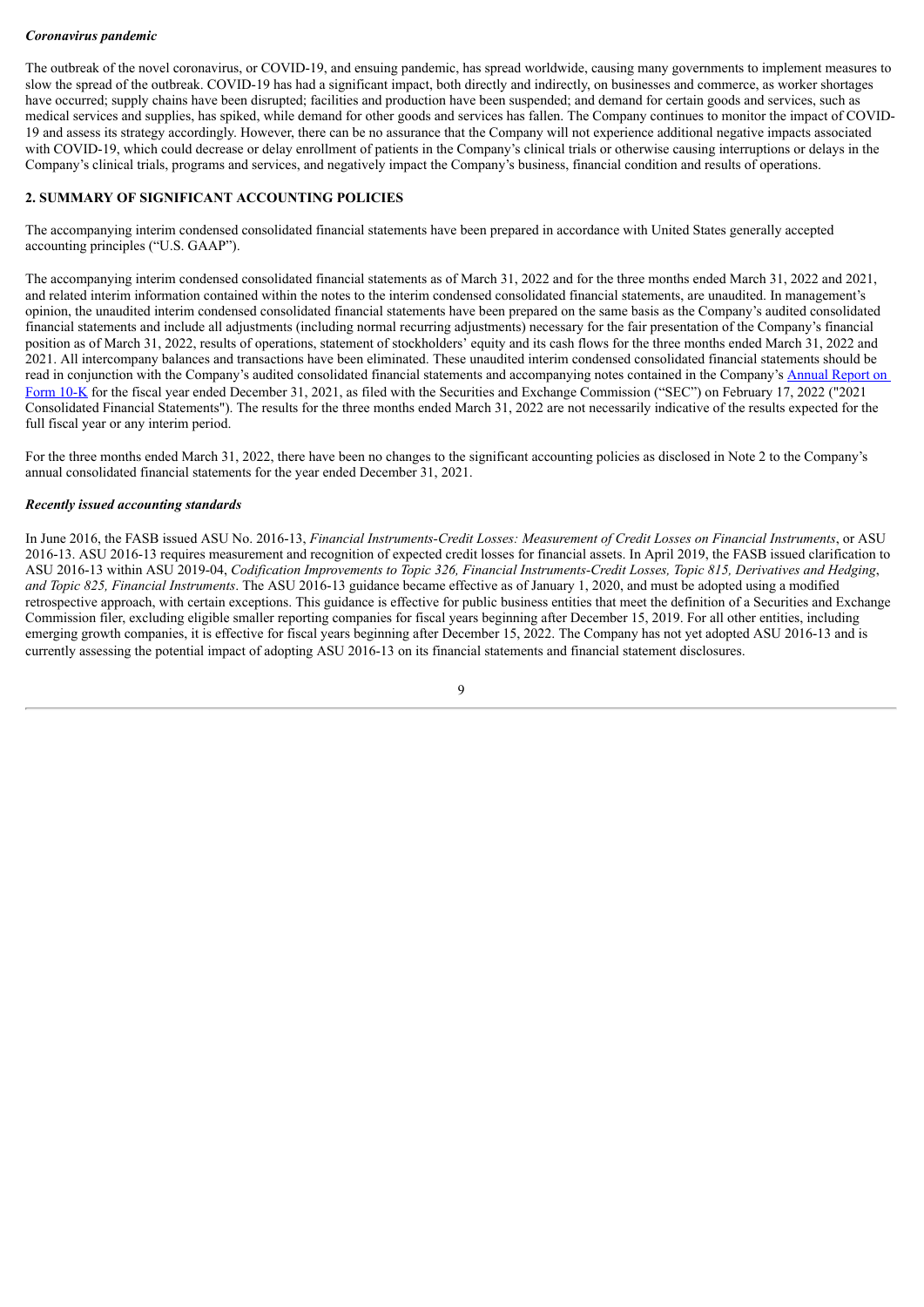## **3. INVESTMENTS**

Cash in excess of the Company's immediate requirements is invested in accordance with the Company's investment policy that primarily seeks to maintain adequate liquidity and preserve capital.

A summary of the Company's available-for-sale investments as of March 31, 2022 and December 31, 2021 consisted of the following (in thousands):

|                                    | At March 31, 2022 |  |                                |  |                         |  |        |  |  |
|------------------------------------|-------------------|--|--------------------------------|--|-------------------------|--|--------|--|--|
|                                    | Amortized         |  | <b>Gross Unrealized</b>        |  | <b>Gross Unrealized</b> |  | Fair   |  |  |
| <b>Marketable securities:</b>      | Cost              |  | Gains                          |  | Losses                  |  | Value  |  |  |
| Corporate bonds                    | 48,401            |  | $\overbrace{\hspace{25mm}}^{}$ |  | (191                    |  | 48,210 |  |  |
| Total                              | 48.401            |  |                                |  | (191                    |  | 48,210 |  |  |
| Marketable securities, noncurrent: |                   |  |                                |  |                         |  |        |  |  |
| Corporate bonds                    | 8,251             |  |                                |  | (91                     |  | 8,160  |  |  |
| Total                              | 8,251             |  |                                |  | (91)                    |  | 8,160  |  |  |

|                                    | At December 31, 2021 |  |                               |  |                         |  |        |  |  |
|------------------------------------|----------------------|--|-------------------------------|--|-------------------------|--|--------|--|--|
|                                    | Amortized            |  | <b>Gross Unrealized</b>       |  | <b>Gross Unrealized</b> |  | Fair   |  |  |
| <b>Marketable securities:</b>      | Cost                 |  | Gains                         |  | Losses                  |  | Value  |  |  |
| Corporate bonds                    | 37,671               |  | $-$                           |  | (43)                    |  | 37,628 |  |  |
| Total                              | 37.671               |  |                               |  | (43)                    |  | 37,628 |  |  |
| Marketable securities, noncurrent: |                      |  |                               |  |                         |  |        |  |  |
| Corporate bonds                    | 9.082                |  | $\overbrace{\phantom{aaaaa}}$ |  | (34)                    |  | 9.048  |  |  |
| Total                              | 9,082                |  |                               |  | (34)                    |  | 9,048  |  |  |

#### **4. PROPERTY AND EQUIPMENT, NET**

Property and equipment as of March 31, 2022 consisted of the following (in thousands):

|                                | March 31,<br>2022 | December 31.<br>2021 |
|--------------------------------|-------------------|----------------------|
| Equipment                      | 266               | າາາ<br>44.           |
| Less: accumulated depreciation | (28)              | (20)                 |
| Equipment, net                 | 238               | 203                  |

Depreciation expense for the three months ended March 31, 2022 and 2021 was \$8,000 and \$2,000, respectively.

#### **5. FAIR VALUE MEASUREMENTS**

Fair value is defined as the exchange price that would be received for an asset or paid to transfer a liability (an exit price) in the principal or most advantageous market for the asset or liability in an orderly transaction between market participants on the measurement date. Valuation techniques used to measure fair value are performed in a manner to maximize the use of observable inputs and minimize the use of unobservable inputs.

The Company classified its money market funds within Level 1 because their fair values are based on their quoted market prices. The Company classified its debt securities within Level 2 because their fair values are determined using alternative pricing sources or models that utilized market observable inputs.

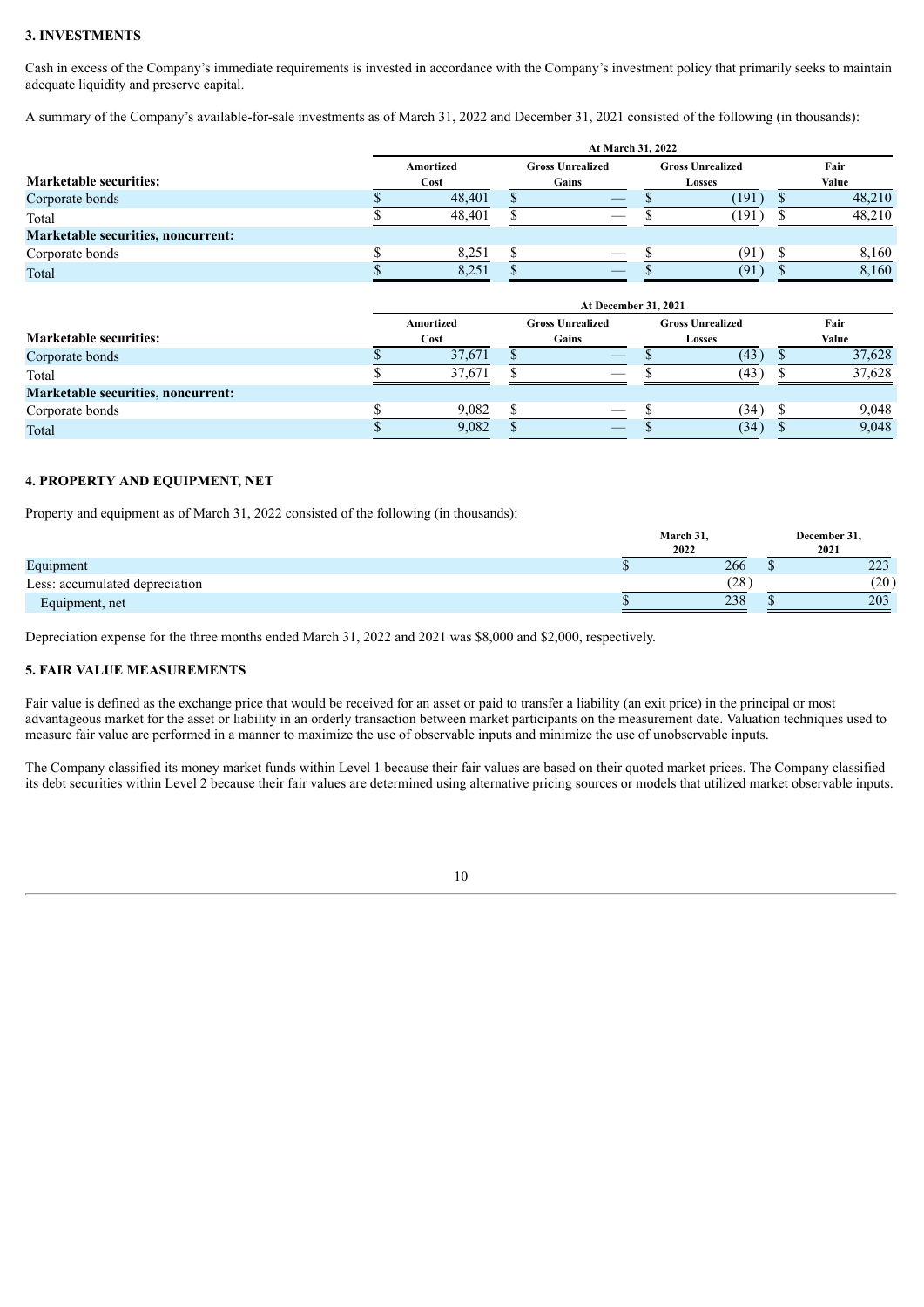A summary of the assets that are measured at fair value as of March 31, 2022 and December 31, 2021 is as follows (in thousands):

|                                   |   |                   | <b>Fair Value Measurement at</b><br><b>March 31, 2022</b>                                       |    |                                                                         |                                                    |
|-----------------------------------|---|-------------------|-------------------------------------------------------------------------------------------------|----|-------------------------------------------------------------------------|----------------------------------------------------|
| Assets:                           |   | Carrying<br>Value | <b>Quoted Prices in</b><br><b>Active Markets</b><br>for Identical<br><b>Assets</b><br>(Level 1) |    | Significant<br>other<br><b>Observable</b><br><b>Inputs</b><br>(Level 2) | Significant<br>Unobservable<br>Inputs<br>(Level 3) |
| Money market funds <sup>(1)</sup> | S | 30,555            | \$<br>30,555                                                                                    | S. |                                                                         |                                                    |
| Debt securities                   |   | 56,370            |                                                                                                 |    | 56,370                                                                  |                                                    |
| Total                             |   | 86,925            | 30,555                                                                                          |    | 56,370                                                                  |                                                    |
|                                   |   |                   | <b>Fair Value Measurement at</b><br><b>December 31, 2021</b>                                    |    |                                                                         |                                                    |
|                                   |   |                   | <b>Ouoted Prices in</b><br><b>Active Markets</b><br>for Identical                               |    | Significant<br>other<br>Observable                                      | Significant<br>Unobservable                        |

| Assets:                           | Carrving<br>Value | for Identical<br><b>Assets</b><br>(Level 1) | <b>Observable</b><br>Inputs<br>(Level 2) | Unobservable<br>Inputs<br>(Level 3) |
|-----------------------------------|-------------------|---------------------------------------------|------------------------------------------|-------------------------------------|
| Money market funds <sup>(1)</sup> | 49,626            | 49.626                                      |                                          |                                     |
| Debt securities                   | 46.676            |                                             | 46.676                                   |                                     |
| Total                             | 96,302            | 49.626                                      | 46.676                                   |                                     |

(1) Money market funds with maturities of 90 days or less at the date of purchase are included within cash and cash equivalents in the accompanying condensed consolidated balance sheets and are recognized at fair value.

#### **6. PREPAID EXPENSES AND OTHER CURRENT ASSETS**

Prepaid expenses and other current assets consist of the following (in thousands):

|                                                 | March 31,<br>2022 | December 31,<br>2021 |
|-------------------------------------------------|-------------------|----------------------|
| Prepaid insurance costs                         | 1.228             | 1,728                |
| Research and development tax credit receivable  | 820               | 1,682                |
| Contract research and development costs         | 785               | 5,569                |
| Value-added tax refund receivable               | 350               | 598                  |
| Other                                           | 251               | 334                  |
| Total prepaid expenses and other current assets | 3.434             | 9.911                |

## **7. LEASES**

The Company has the following operating leases:

|                           |                        | Lease                  |                       |
|---------------------------|------------------------|------------------------|-----------------------|
| Location                  | <b>Primary Use</b>     | <b>Expiration Date</b> | <b>Renewal Option</b> |
| Copenhagen, Denmark       | Corporate headquarters | January 2025           | None                  |
| London, United Kingdom    | Office space           | August 2022            | None                  |
| Gothenburg, Sweden        | Office space           | May 2023               | None                  |
| Stevenage, United Kingdom | Laboratory space       | January 2024           | None                  |

The Company has no finance leases and has elected to apply the short-term lease exception to all leases of one year or less. Rent expense for the three months ended March 31, 2022 and 2021 was \$0.1 million during both periods.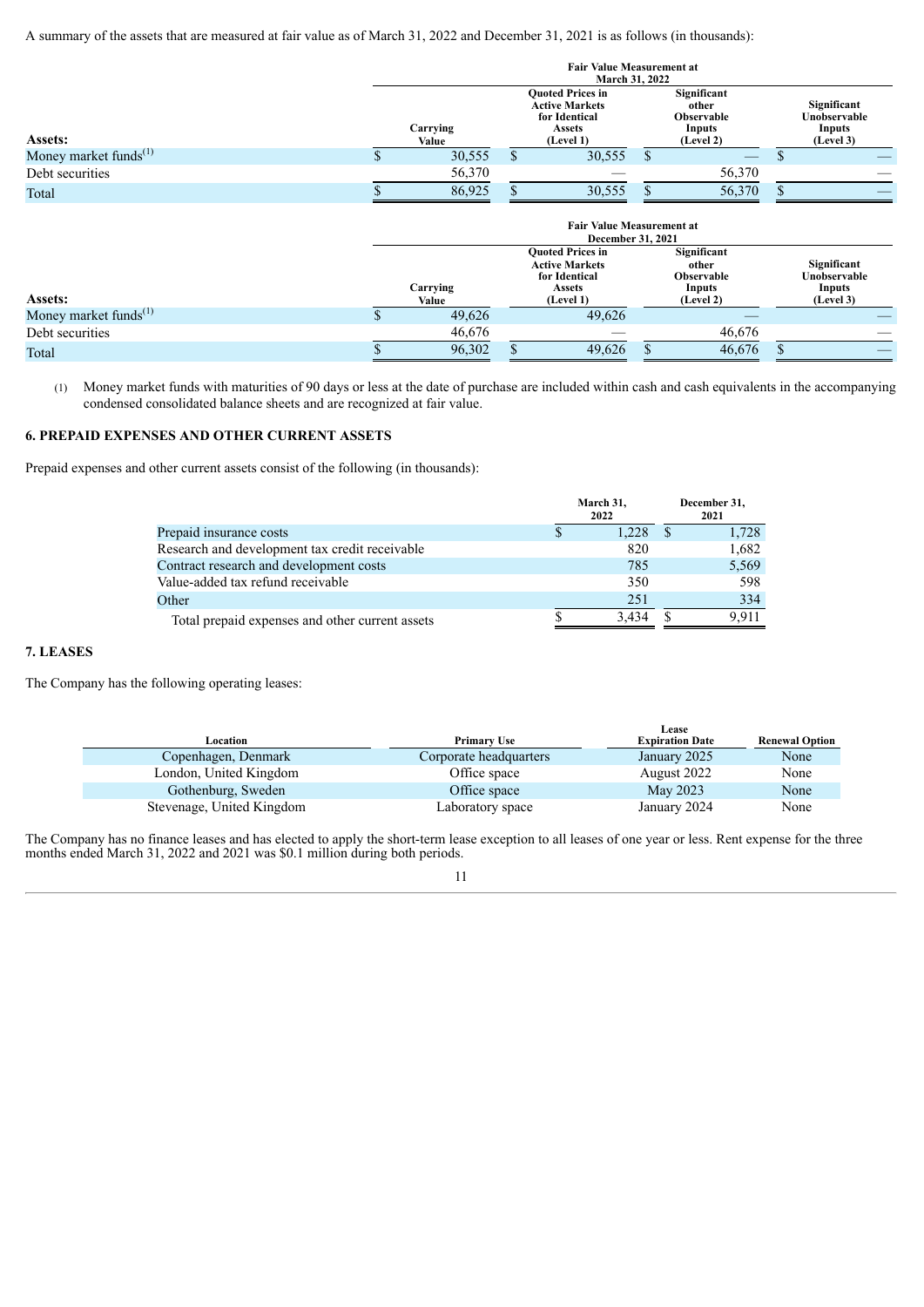Quantitative information regarding the Company's leases for the three months ended March 31, 2022 and 2021 was as follows:

|                                                                                                          | <b>Three Months Ended</b><br>March 31. |  |      |  |  |
|----------------------------------------------------------------------------------------------------------|----------------------------------------|--|------|--|--|
| Lease Cost                                                                                               | 2022                                   |  | 2021 |  |  |
| Operating lease cost (in thousands)                                                                      | 126                                    |  | 119  |  |  |
| <b>Other Information</b>                                                                                 |                                        |  |      |  |  |
| Operating cash flows paid for amounts included<br>in the measurement of lease liabilities (in thousands) | 114                                    |  | 119  |  |  |
| Operating lease liabilities arising from obtaining<br>right-of-use assets (in thousands)                 |                                        |  | 161  |  |  |

As of March 31, 2022 and December 31, 2021, the weighted average remaining lease term for operating leases was 2.3 years and 2.4 years, respectively.

As of March 31, 2022 and December 31, 2021, the weighted average discount rate for operating leases was 8% for both periods.

Operating lease liabilities at March 31, 2022 are as follows (in thousands):

| <b>Future Lease Payments</b>                     | Operating<br><b>Leases</b> |      |  |  |  |
|--------------------------------------------------|----------------------------|------|--|--|--|
| 2022 (excluding the period ended March 31, 2022) |                            | 316  |  |  |  |
| 2023                                             |                            | 265  |  |  |  |
| 2024                                             |                            | 199  |  |  |  |
| 2025                                             |                            | 17   |  |  |  |
| 2026                                             |                            |      |  |  |  |
| Total lease payments                             |                            | 797  |  |  |  |
| Less: imputed interest                           |                            | (71) |  |  |  |
| Total lease liabilities                          |                            |      |  |  |  |

#### **8. ACCRUED EXPENSES AND OTHER CURRENT LIABILITIES**

Accrued expenses and other current liabilities consist of the following (in thousands):

|                                                      | March 31,<br>2022 | December 31,<br>2021 |
|------------------------------------------------------|-------------------|----------------------|
| Contract research and development costs              | 2,195             | 1,575                |
| Employee compensation costs                          | 1.113             | 601                  |
| Operating lease liabilities, current                 | 324               | 399                  |
| Other liabilities                                    | 367               | 438                  |
| Total accrued expenses and other current liabilities | 3.999             | 3.013                |

## **9. COMMITMENTS AND CONTINGENCIES**

There have been no material changes to the Company's commitments and contingencies since the 2021 Consolidated Financial Statements. The Company's commitments and contingencies are disclosed in Note 9 of the 2021 Consolidated Financial Statements. Further, the Company's commitments related to lease agreements are disclosed in Note 7 to the Company's unaudited interim condensed consolidated financial statements.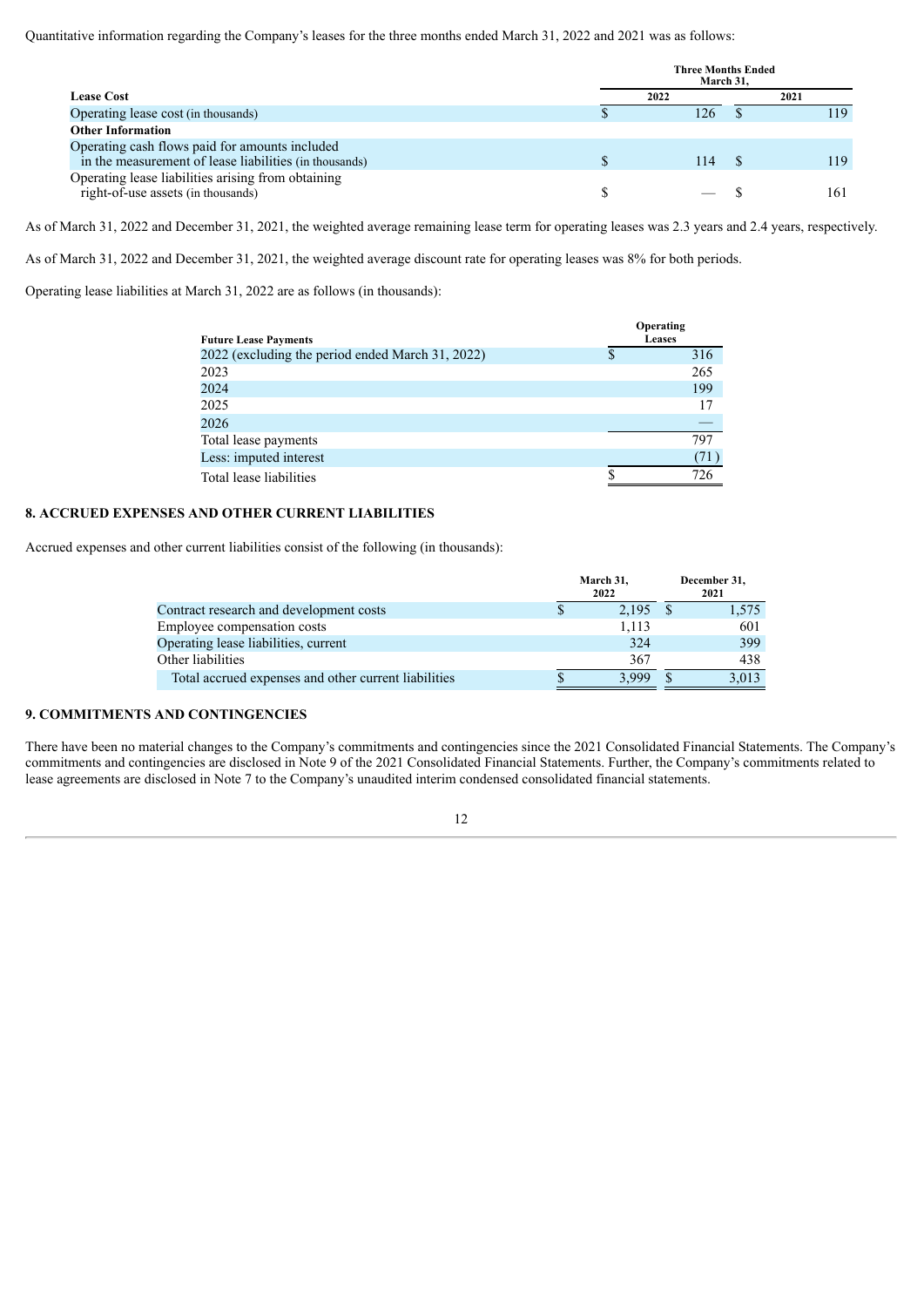#### **10. STOCK-BASED COMPENSATION**

#### *Employee equity plan*

In March 2020, the Company's Board of Directors and stockholders approved the 2020 Stock Option and Grant Plan ("2020 Plan"). Holders of stock options under the 2020 Plan shall be entitled to exercise the vested portion of the stock option during the term of the grant. If a qualified exit, as defined in the 2020 Plan, occurs, then all of the holders unvested options shall vest immediately.

In October 2020, the Company's Board of Directors and stockholders approved the 2020 Equity Incentive Plan ("2020 Equity Plan"). Following the adoption of the 2020 Equity Plan, no further options are available to be issued under the 2020 Plan. Stock options granted under the 2020 Equity Plan generally vest over a four-year period and expire ten years from the grant date. The 2020 Equity Plan will cumulatively increase by 5 percent of the number of shares of common stock issued and outstanding on January 1<sup>st</sup> each year. At March 31, 2022, the Company had 1,015,972 options available for future grant under the 2020 Equity Plan.

The following table sets forth the activity for the Company's stock options during the three months ended March 31, 2022:

|                                               | Number of<br><b>Options</b> | Weighted-<br>average<br>exercise<br>price per<br>share | Weighted-<br>average<br>remaining<br>contractual<br>term<br>(in years) | Aggregate<br>intrinsic<br>value |
|-----------------------------------------------|-----------------------------|--------------------------------------------------------|------------------------------------------------------------------------|---------------------------------|
| Outstanding at December 31, 2021              | 3,998,728                   | 6.51                                                   | 8.3                                                                    | 1,357,655                       |
| Granted                                       | 1,648,750                   | 3.09                                                   |                                                                        | 110,313                         |
| Outstanding at March 31, 2022                 | 5.647.478                   | 5.51                                                   | 8.6                                                                    | 340,272                         |
| Vested and expected to vest at March 31, 2022 | 5,343,336                   | 5.52                                                   | 8.9                                                                    | 340.272                         |
| Vested and exercisable at March 31, 2022      | 1,863,013                   | 5.36                                                   | 7.3                                                                    | 217.145                         |

The weighted-average grant date fair value of all stock options granted for the three months ended March 31, 2022 was \$2.31. The intrinsic value at March 31, 2022 was based on the closing price of the Company's common stock on that date of \$2.20 per share.

#### *Stock-based compensation*

The grant date fair value of stock options vested during the three months ended March 31, 2022 and 2021 was \$3.0 million and \$0.2 million, respectively. Total unrecognized compensation expense related to unvested options granted under the Company's stock-based compensation plan was \$14.9 million at March 31, 2022, which is expected to be recognized over a weighted average period of 2.9 years. The Company recorded stock-based compensation expense related to the issuance of stock as follows (in thousands):

|                                | <b>Three Months Ended</b><br>March 31. |       |
|--------------------------------|----------------------------------------|-------|
|                                | 2022                                   | 2021  |
| Research and development       | 653                                    | 407   |
| General and administrative     | 751                                    | 624   |
| Total stock-based compensation | .404                                   | 0.031 |

The fair values of the options granted were estimated based on the Black-Scholes model, using the following assumptions:

|                          | March 31, | <b>Three Months Ended</b> |  |  |
|--------------------------|-----------|---------------------------|--|--|
|                          | 2022      | 2021                      |  |  |
| Risk-free interest rate  | $1.5\%$   | $0.5\%$                   |  |  |
| Expected term (in years) | 6.1       | 6.1                       |  |  |
| Expected volatility      | $90.2\%$  | $90.5\%$                  |  |  |
| Expected dividend yield  |           |                           |  |  |

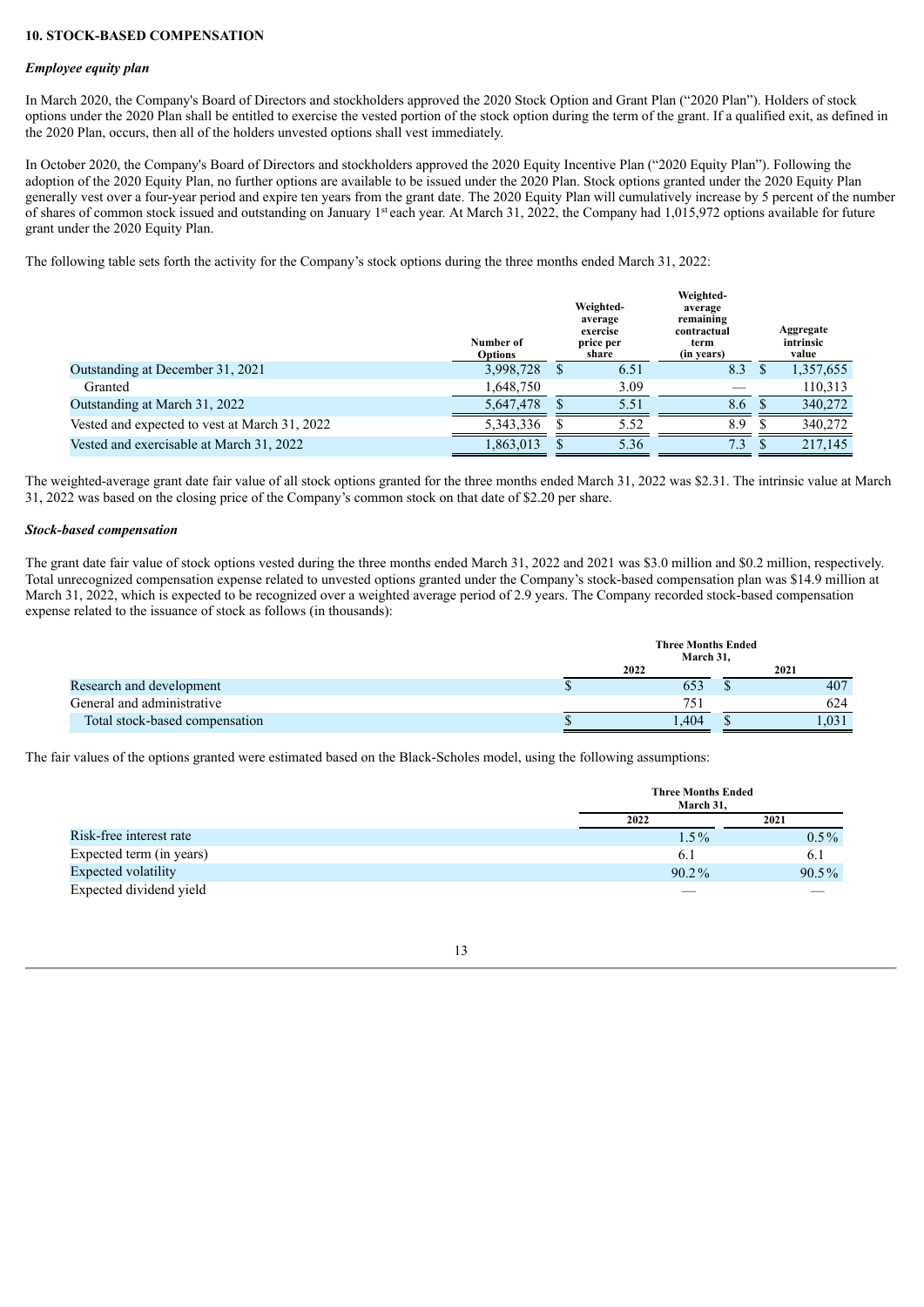## **11. NET LOSS PER SHARE**

Basic and diluted net loss per share is calculated as follows (in thousands except share and per share amounts):

|                                                                                                     | <b>Three Months Ended</b><br>March 31. |              |
|-----------------------------------------------------------------------------------------------------|----------------------------------------|--------------|
|                                                                                                     | 2022                                   | 2021         |
| Net loss                                                                                            | 16.938                                 | (13, 345)    |
| Weighted-average number of shares used in computing net loss<br>per common share, basic and diluted | 25, 261, 832                           | 25, 261, 832 |
| Net loss per common share, basic and diluted                                                        | (0.67)                                 | (0.53)       |

The following outstanding potentially dilutive securities have been excluded from the calculation of diluted net loss per share, as their effect is antidilutive:

|                                        | <b>Three Months Ended</b><br>March 31. |           |  |  |  |
|----------------------------------------|----------------------------------------|-----------|--|--|--|
|                                        | 2022                                   | 2021      |  |  |  |
| Stock options to purchase common stock | 5,647,478                              | 3,474,411 |  |  |  |

## **12. SUBSEQUENT EVENTS**

The Company has evaluated subsequent events through the date on which the unaudited interim condensed consolidated financial statements were issued. The Company has concluded that no subsequent events have occurred that require disclosure to the unaudited interim condensed consolidated financial statements.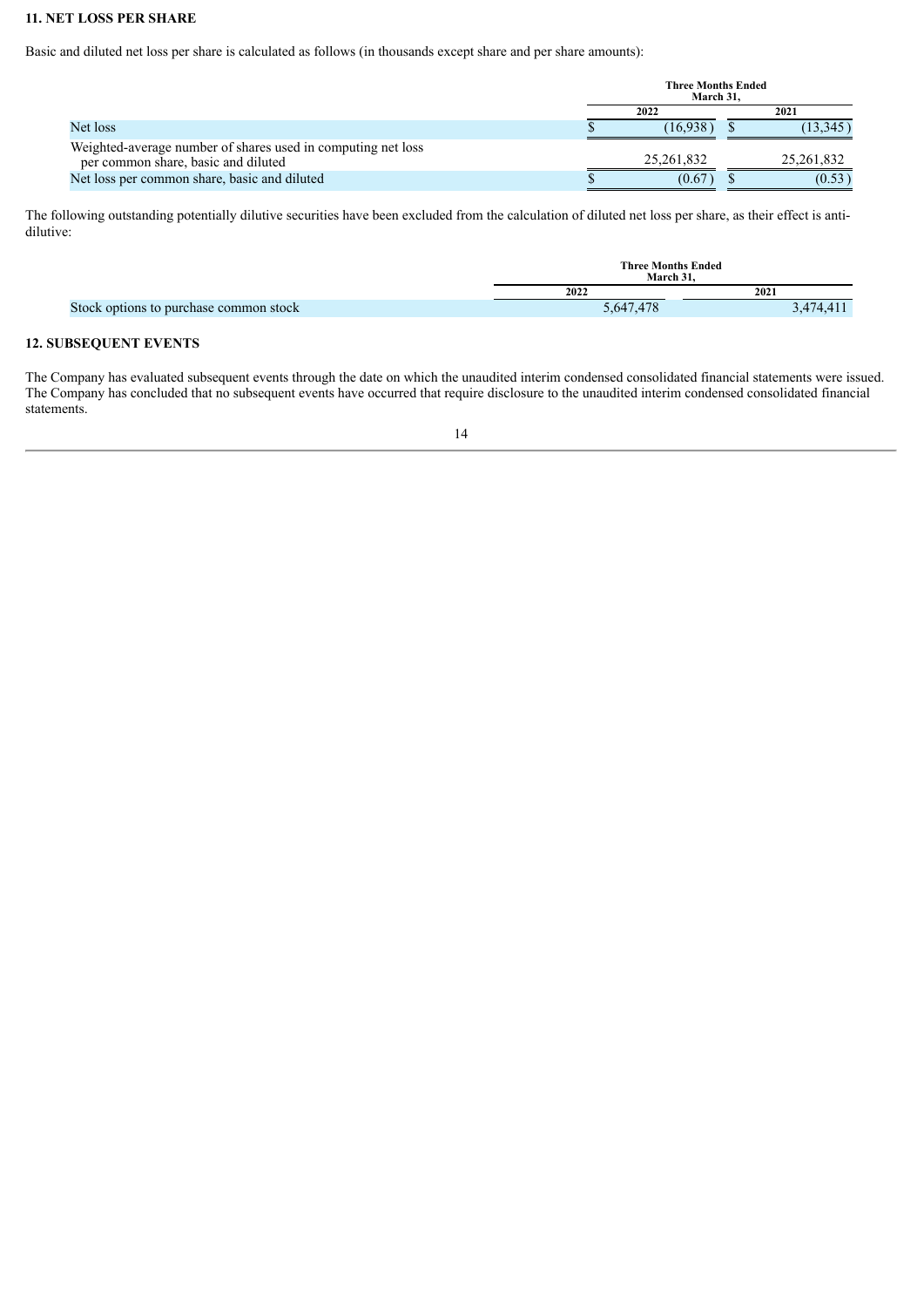#### <span id="page-15-0"></span>**Item 2. Management's Discussion and Analysis of Financial Condition and Results of Operations.**

The following information should be read in conjunction with the unaudited interim condensed consolidated financial statements and the notes thereto included in this Ouarterly Report on Form 10-O and the audited consolidated financial statements and notes thereto for the year ended December 31, 2021, and the related [Management's](https://www.sec.gov/ix?doc=/Archives/edgar/data/1800315/000156459022005569/glto-10k_20211231.htm) Discussion and Analysis of Financial Condition and Results of Operations, contained in our Annual Report on Form 10-K for the fiscal year ended December 31, 2021, filed with the United States Securities and Exchange Commission, or the SEC, on February 17, 2022. This discussion and analysis and other parts of this Quarterly Report contain forward-looking statements based upon current beliefs, plans and expectations that involve risks, uncertainties and assumptions, such as statements regarding our plans, objectives, expectations, intentions and projections. Our actual results and the timing of selected events could differ materially from those anticipated in these forward-looking statements as a result of several factors, including those set forth in our Annual Report on Form 10-K and in other SEC filings.

#### **Overview**

We are a clinical-stage biotechnology company developing novel therapeutics that are designed to target the biological processes that lie at the heart of fibrotic diseases and cancer. Our strategy is to focus on diseases where current treatment options are limited and the unmet need is great. We concentrate on the development of small molecule inhibitors of galectin-3 and lysyl oxidase-like 2, or LOXL2, for the treatment of fibrotic diseases and cancer. Galectin proteins, and especially galectin-3, have been shown to be highly expressed in many fibrotic diseases and cancers and promote cancer progression, while the collagen cross-linking enzyme LOXL2 builds the backbone of fibrotic tissue and has been linked to cancer growth and metastasis. We believe our small molecule galectin and LOXL2 product candidates are distinct from the current generation of antifibrotic and anticancer agents and have the potential to significantly improve patients' clinical outcomes and enhance their quality of life.

Our most advanced product candidate, GB0139, is an inhaled small molecule inhibitor of galectin-3, one of the key regulators of fibrosis that controls the pro-fibrotic activity of TGF-b. Overexpression of galectin-3 is ubiquitous in fibrotic tissue, including in fibrotic lung tissue, and is linked to both disease severity and disease progression, as well as acute exacerbations of IPF. We are initially developing GB0139 for the treatment of idiopathic pulmonary fibrosis, or IPF, a life-threatening progressive fibrotic disease of the lung. IPF affects approximately 100,000 people in the United States, but limited treatment options have been associated with significant side effects, leading to poor therapeutic adherence. In our clinical trials completed to date, we found orally-inhaled GB0139 to be generally well-tolerated and it inhibited galectin-3 in the lungs in a dose-dependent manner. We also observed that GB0139 decreased levels of a range of plasma biomarkers, such as YKL-40 and platelet-derived growth factor, or PDGF, that have been linked to mortality, disease severity and/or progression in IPF. We are currently conducting a 52-week randomized, double-blind, multicenter, parallel, placebocontrolled Phase 2b trial investigating the safety and efficacy of GB0139 in patients with IPF, which we refer to as the GALACTIC-1 trial. In April 2022, we announced that we completed target enrollment of 141 patients in this trial and we continue to expect topline results to be available in mid-2023.

Our oncology/fibrosis product candidate, GB2064, is a selective oral small molecule inhibitor of LOXL2. We are initially developing GB2064 for the treatment of myelofibrosis, a malignant disease of the bone marrow in which fibrosis reduces the ability to form blood cells. Myelofibrosis is one of several types of cancer and multiple fibrotic diseases in which expression of LOXL2 is significantly increased. Unlike current treatment of options for myelofibrosis, we believe that GB2064 has the potential to be a disease-modifying therapy as it is designed to have a direct impact on the fibrotic process and slow the progression of the disease. We are currently conducting a Phase 2a trial examining GB2064 in myelofibrosis, which we refer to as the MYLOX-1 trial. Due to delays in enrollment, we anticipate that we will complete enrollment in the second half of 2022. We continue to expect that interim results will be available in mid-2022, while topline results are expected to be available in the first half of 2023.

Our other galectin-3 targeted product candidate, GB1211, is a selective oral small molecule inhibitor of galectin-3 and chemically distinct from GB0139. We believe GB1211 has the potential to treat multiple types of fibrosis and oncology indications. Galectin-3 inhibition has the potential to both directly reduce tumor growth as well as increase the immune mediated eradication of tumors and galectin-3 inhibition is believed to increase T-cell recruitment and activation in the tumor microenvironment, as well as increase the efficacy of check-point inhibitors in cancer patients with high galectin-3 expression. Our initial target indication for GB1211 in oncology is NSCLC, a cancer indication with a high unmet need. In November 2021, we announced that we had entered into a clinical trial supply agreement with F. Hoffmann-La Roche Ltd, or Roche, for our planned Phase 2a trial of GB1211 in combination with atezolizumab, marketed by Roche as Tecentriq®, a programmed death-ligand 1, or PD-L1, checkpoint inhibitor, for the treatment of NSCLC, which we refer to as the GALLANT-1 trial. We expect to initiate the GALLANT-1 trial in the second quarter of 2022 and topline results to be available in mid-2023.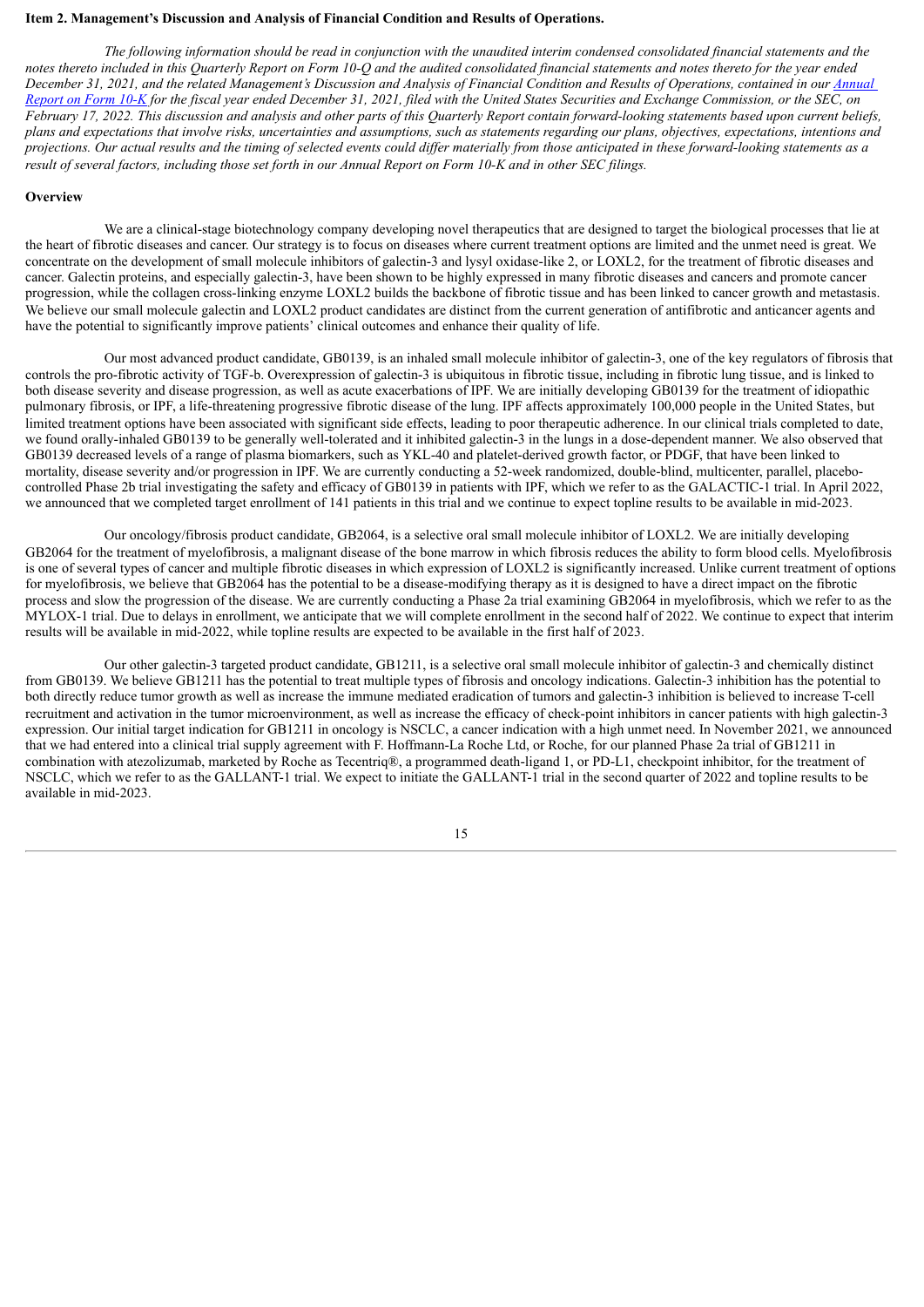Our initial therapeutic area for GB1211 in fibrosis is liver cirrhosis, a severe, progressive disease that ultimately leads to liver failure and for which there are limited treatment options and no FDA-approved disease specific therapeutics. We are currently conducting a Phase 1b/2a trial of GB1211 for liver cirrhosis, which we refer to as the GULLIVER-2 trial, that is focused on safety and effect on liver function and fibrosis biomarkers. In March 2022, we announced that we completed enrollment in this trial and continue to expect topline results to be available in the fourth quarter of 2022.

Our most advanced product candidate, GB0139, is in Phase 2b clinical development and our other product candidates and research initiatives are in early stages of clinical and preclinical development. Our ability to generate revenue from product sales sufficient to achieve profitability will depend heavily on the successful development and eventual commercialization of one or more of our product candidates. Our operations to date have been financed primarily from our initial public offering, or IPO, the issuance of convertible preferred shares and convertible notes. Since inception, we have had significant operating losses. Our net loss was \$16.9 million and \$13.3 million for the three months ended March 31, 2022 and 2021, respectively. As of March 31, 2022, we had an accumulated deficit of \$173.1 million and \$101.8 million in cash, cash equivalents and marketable securities.

Cash used to fund operating expenses is impacted by the timing of when we pay these expenses, as reflected in the change in our accounts payable and accrued expenses. We expect to continue to incur net losses for the foreseeable future, and we expect our research and development expenses, general and administrative expenses, and capital expenditures will continue to increase. In particular, we expect our expenses to increase as we continue our development of, and seek regulatory approvals for, our product candidates, as well as hire additional personnel, pay fees to outside consultants, lawyers and accountants, and incur other increased costs associated with being a public company. In addition, if and when we seek and obtain regulatory approval to commercialize any current or future product candidate, we will also incur increased expenses in connection with commercialization and marketing of any such product. Our net losses may fluctuate significantly from quarter-to-quarter and year-to-year, depending on the timing of our clinical trials and our expenditures on other research and development activities.

Based upon our current operating plan, we believe that our existing cash, cash equivalents and marketable securities of \$101.8 million as of March 31, 2022 will be sufficient to fund our operating expenditures and capital expenditure requirements into the second half of 2024. We have based this estimate on assumptions that may prove to be wrong, and we could exhaust our available capital resources sooner than we expect. To finance our operations beyond that point we will need to raise additional capital, which cannot be assured.

To date, we have not had any products approved for sale and, therefore, have not generated any product revenue. We do not expect to generate any revenues from product sales unless and until we successfully complete development and obtain regulatory approval for one or more of our product candidates. If we obtain regulatory approval for any of our product candidates, we expect to incur significant commercialization expenses related to product sales, marketing, manufacturing and distribution. As a result, until such time, if ever, that we can generate substantial product revenue, we expect to finance our cash needs through equity offerings, debt financings or other capital sources, including collaborations, licenses or similar arrangements. However, we may be unable to raise additional funds or enter into such other arrangements when needed or on favorable terms, if at all. Any failure to raise capital as and when needed could have a negative impact on our financial condition and on our ability to pursue our business plans and strategies, including our research and development activities. If we are unable to raise capital, we will need to delay, reduce or terminate planned activities to reduce costs.

The COVID-19 pandemic, which began in December 2019 and has spread worldwide, has caused many governments to implement measures to slow the spread of the outbreak through quarantines, travel restrictions, heightened border scrutiny and other measures. The outbreak and government measures taken in response have also had a significant impact, both directly and indirectly, on businesses and commerce, as worker shortages have occurred; supply chains have been disrupted; facilities and production have been suspended; and demand for certain goods and services, such as medical services and supplies, has spiked, while demand for other goods and services, such as travel, has fallen. The future progression of the outbreak and its continued effects on our business and operations are uncertain.

In response to the impact of COVID-19, we have implemented certain measures intended to help us manage its impact, including a hybrid work-from-home strategy for administrative functions and operations. Despite our implementation of such measures, the actual and perceived impact of the COVID-19 pandemic is changing daily, and its ultimate effect on our business cannot be predicted. The COVID-19 pandemic has caused delays and difficulties in the (i) recruitment of patients in our ongoing Phase 2b GALACTIC-1 trial for GB0139, which has resulted in certain trial protocol amendments and increased costs to us, and (ii) initiation of and recruitment in our planned and ongoing clinical trials of GB2064 (MYLOX-1) and GB1211 (GALLANT-1 and GULLIVER-2). If COVID-19 continues to impact patient recruitment on our trials, we may not be able to maintain our planned timing for enrollment in these trials, which could require further amendments to trial protocols and delay planned readouts from our trials. We cannot assure you that we will not experience additional negative impacts associated with COVID-19, which could be significant. The COVID-19 pandemic may negatively impact our business, financial condition and results of operations, including by decreasing or delaying the enrollment of patients in our clinical trials or otherwise causing interruptions or delays in our programs and services. See "*Risk*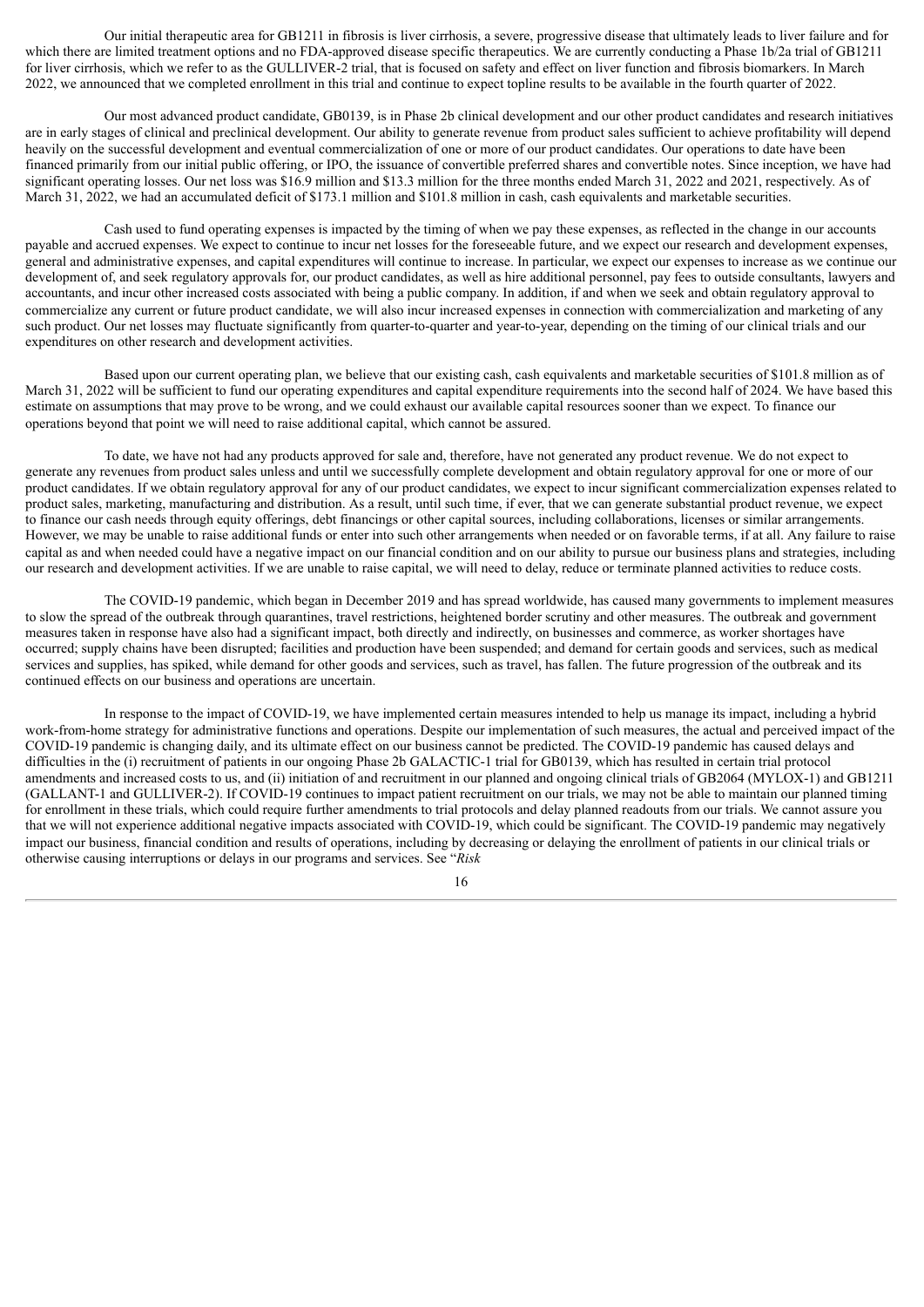Factors—Risks Related to Managing Our Business and Operations—The global pandemic of the novel coronavirus disease, COVID-19, has, and may continue to, adversely impact our business, including our preclinical studies and clinical trials" in our [Annual](https://www.sec.gov/ix?doc=/Archives/edgar/data/1800315/000156459022005569/glto-10k_20211231.htm) Report on Form 10-K for the fiscal year ended December 31, 2021 for more information regarding the potential impact of COVID-19 on our business and operations.

#### **Components of Operating Results**

#### *Operating Expenses*

Our operating expenses since inception have consisted primarily of research and development expenses and general and administrative costs.

#### *Research and Development*

Our research and development expenses consist primarily of costs incurred for the development of our product candidates and our drug discovery efforts, which include:

- personnel costs, which include salaries, benefits and stock-based compensation expense;
- expenses incurred under agreements with consultants, and third-party contract organizations that conduct research and development activities on our behalf;
- costs related to sponsored research service agreements;
- costs related to production of preclinical and clinical materials, including fees paid to contract manufacturers;
- laboratory and vendor expenses related to the execution of preclinical studies and planned clinical trials;
- laboratory supplies and equipment used for internal research and development activities; and
- acquired in-process research and development programs.

We expense all research and development costs in the periods in which they are incurred, including for acquired in-process research and development. Costs for certain research and development activities are recognized based on an evaluation of the progress to completion of specific tasks using information and data provided to us by our vendors and third-party service providers.

We have historically met the requirements to receive a tax credit in Denmark of up to \$0.9 million per year for losses resulting from research and development costs of up to approximately \$4.1 million per year. The tax credit is reported as a reduction to research and development expense in the condensed consolidated statements of operations. We recorded a tax credit of \$0.8 million and \$0.9 million for the three month period ended March 31, 2022 and 2021, respectively.

Our direct research and development expenses are not currently tracked on a program-by-program basis. We use our personnel and infrastructure resources across multiple research and development programs directed toward identifying and developing product candidates. The majority of our clinical spending in the three month period ended March 31, 2022 and 2021 was on GB0139.

We expect our research and development expenses to increase substantially for the foreseeable future as we continue to invest in research and development activities related to developing our product candidates, including investments in conducting clinical trials, manufacturing and otherwise advancing our programs. The process of conducting the necessary clinical research to obtain regulatory approval is costly and time-consuming, and the successful development of our product candidates is highly uncertain.

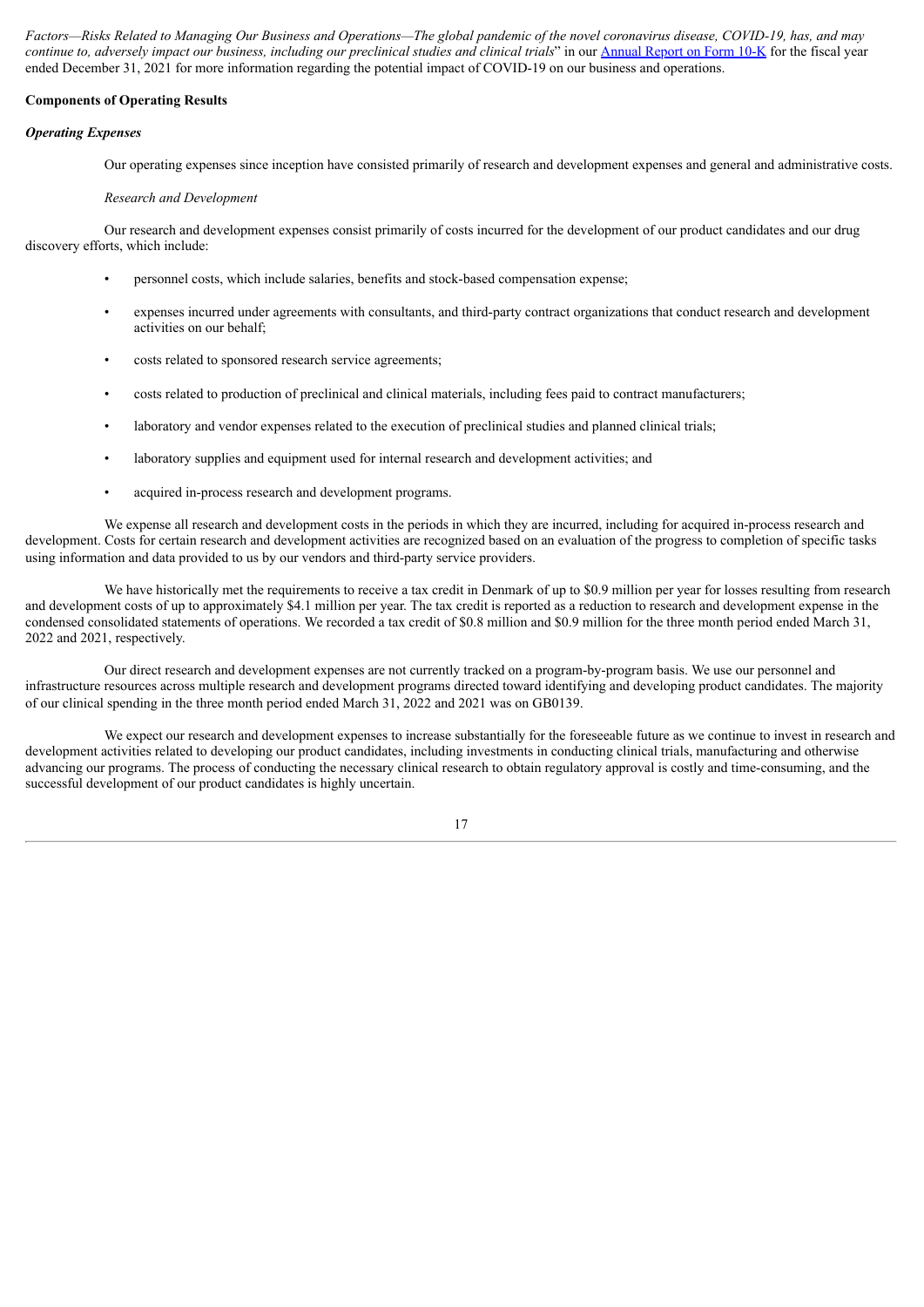Because of the numerous risks and uncertainties associated with product development and the current stage of development of our product candidates and programs, we cannot reasonably estimate or know the nature, timing and estimated costs necessary to complete the remainder of the development of our product candidates or programs. We are also unable to predict if, when, or to what extent we will obtain approval and generate revenues from the commercialization and sale of our product candidates. The duration, costs and timing of preclinical studies and clinical trials and development of our product candidates will depend on a variety of factors, including:

- successful enrollment and completion of our Phase 2 clinical trials for GB0139, GB2064 and GB1211, and any clinical trials for future product candidates;
- data from our clinical programs that support an acceptable risk-benefit profile of our product candidates in the intended patient populations;
- acceptance by the FDA, regulatory authorities in Europe, Medicines and Healthcare products Regulatory Agency, or MHRA, Health Canada or other regulatory agencies of the IND applications, clinical trial applications and/or other regulatory filings for GB0139, GB2064, GB1211 and any future product candidates;
- expansion and maintenance of a workforce of experienced scientists and others to continue to develop our product candidates;
- successful application for and receipt of marketing approvals from applicable regulatory authorities;
- obtainment and maintenance of intellectual property protection and regulatory exclusivity for our product candidates;
- arrangements with third-party manufacturers for, or establishment of, commercial manufacturing capabilities;
- establishment of sales, marketing and distribution capabilities and successful launch of commercial sales of our products, if and when approved, whether alone or in collaboration with others;
- acceptance of our products, if and when approved, by patients, the medical community and third-party payors; • effective competition with other therapies; obtainment and maintenance of coverage, adequate pricing and adequate reimbursement from
- third-party payors, including government payors;
- maintenance, enforcement, defense and protection of our rights in our intellectual property portfolio;
- avoidance of infringement, misappropriation or other violations with respect to others' intellectual property or proprietary rights; and
- maintenance of a continued acceptable safety profile of our products following receipt of any marketing approvals.

We may never succeed in achieving regulatory approval for any of our product candidates. We may obtain unexpected results from our preclinical studies and clinical trials. We may elect to discontinue, delay or modify clinical trials of some product candidates or focus on others. A change in the outcome of any of these factors could mean a significant change in the costs and timing associated with the development of our current and future preclinical and clinical product candidates. For example, if the FDA or another regulatory authority were to require us to conduct clinical trials beyond those that we currently anticipate will be required for the completion of clinical development, or if we experience significant delays in execution of or enrollment in any of our preclinical studies or clinical trials, we could be required to expend significant additional financial resources and time on the completion of preclinical and clinical development.

Research and development activities account for a significant portion of our operating expenses. We expect our research and development expenses to increase for the foreseeable future as we continue to implement our business strategy, which includes advancing GB0139, GB2064 and GB1211 through clinical development and other product candidates further into clinical development, expanding our research and development efforts, including hiring additional personnel to support our research and development efforts, and seeking regulatory approvals for our product candidates that successfully complete clinical trials. In addition, product candidates in later stages of clinical development generally incur higher development costs than those in earlier stages of clinical development, primarily due to the increased size and duration of later-stage clinical trials. As a result, we expect our research and development expenses to increase as our product candidates advance into later stages of clinical development. However, we do not believe that it is possible at this time to accurately project total program-specific expenses through commercialization. There are numerous factors associated with the successful commercialization of any of our product candidates, including future trial design and various regulatory requirements, many of which cannot be determined with accuracy at this time based on our stage of development.

#### *General and Administrative Expenses*

Our general and administrative expenses consist primarily of personnel costs, depreciation expense and other expenses for outside professional services, including legal, human resources, audit and accounting services and facility-related fees not otherwise included in research and development expenses. Personnel costs consist of salaries, benefits and stock-based compensation expense, for our personnel in executive, finance and accounting, business operations and other administrative functions. We expect our general and administrative expenses to increase over the next several years to support our continued research and development activities, manufacturing activities, increased costs of expanding our operations and operating as a public company. These increases will likely include increases related to the hiring of additional personnel, legal, regulatory and other fees , director and officer insurance premiums and investor relations costs associated with our growth and continued expansion of our operations.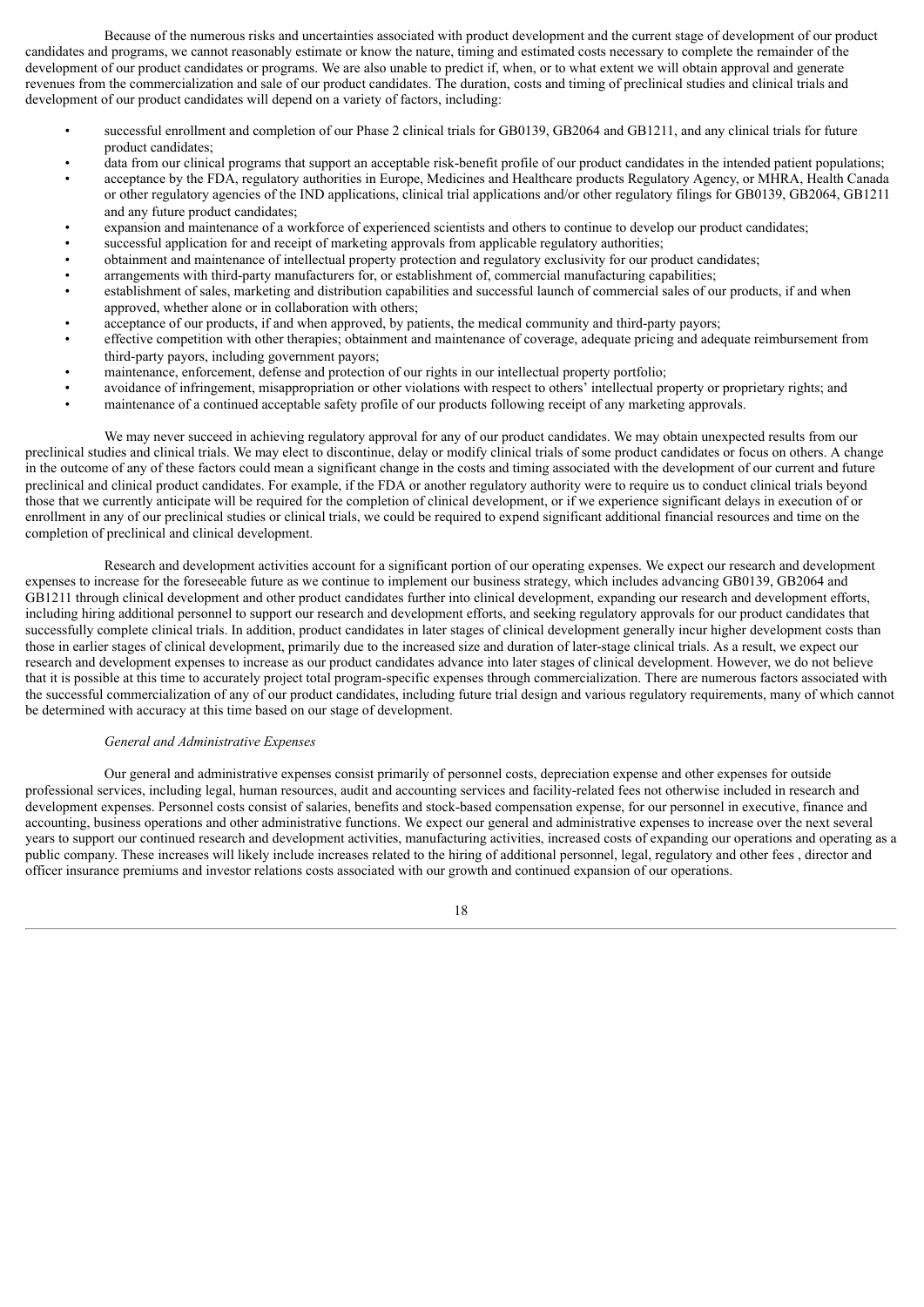#### *Other Income (Expense), Net*

Our other income (expense), net is comprised of:

- Interest income: The interest income earned on our cash, cash equivalents, restricted cash and marketable securities are recorded in our statements of operations.
- Foreign exchange: The functional currency of our subsidiaries in Denmark and Sweden is the Euro. Transactions denominated in currencies other than the Euro result in exchange gains and losses that are recorded in our statements of operations.

#### **Results of Operations**

#### **Comparison of the Three Months Ended March 31, 2022 and 2021**

The following sets forth our results of operations for the three months ended March 31, 2022 and 2021:

|                            | <b>Three Months Ended</b><br>March 31. |     |           |  | Change  |          |  |
|----------------------------|----------------------------------------|-----|-----------|--|---------|----------|--|
|                            | 2022                                   |     | 2021      |  | Amount  | Percent  |  |
|                            | (in thousands)                         |     |           |  |         |          |  |
| Operating expenses         |                                        |     |           |  |         |          |  |
| Research and development   | \$<br>13,235                           | \$. | 9.990     |  | 3.245   | $32.5\%$ |  |
| General and administrative | 3,704                                  |     | 3,562     |  | 142     | $4.0\%$  |  |
| Total operating expenses   | 16,939                                 |     | 13,552    |  | 3.387   | $25.0\%$ |  |
| Loss from operations       | (16,939)                               |     | (13, 552) |  | (3,387) | $25.0\%$ |  |
| Other income, net          |                                        |     | 207       |  | (206)   | $-99.5%$ |  |
| Net loss                   | (16,938)                               |     | (13,345)  |  | (3,593) | $26.9\%$ |  |

#### *Research and development expenses*

Research and development expenses were comprised of:

|                                                           | <b>Three Months Ended</b> |   |       |  |         |           |  |
|-----------------------------------------------------------|---------------------------|---|-------|--|---------|-----------|--|
|                                                           | March 31.                 |   |       |  | Change  |           |  |
|                                                           | 2022                      |   | 2021  |  | Amount  | Percent   |  |
|                                                           | (in thousands)            |   |       |  |         |           |  |
| Preclinical studies and clinical trial-related activities | 7,941                     | S | 4.643 |  | 3,298   | 71.0%     |  |
| Chemistry, manufacturing and control                      | 1.786                     |   | 2,862 |  | (1,076) | $-37.6\%$ |  |
| Personnel                                                 | 2,433                     |   | 1,540 |  | 893     | 58.0%     |  |
| Consultants and other costs                               | 1.075                     |   | 945   |  | 130     | 13.8%     |  |
| Total research and development expenses                   | 13,235                    |   | 9.990 |  | 3.245   | 32.5%     |  |

Research and development expenses were \$13.2 million for the three months ended March 31, 2022, compared to \$10.0 million for the three months ended March 31, 2021. The increase of \$3.2 million was primarily related to increased clinical trial-related expenses of \$3.3 million resulting from the GALACTIC-1 Phase 2b trial and the commencement of two new Phase 2a clinical trials, increased personnel costs due to additional headcount of \$0.7 million and personnel costs for non-cash stock-based compensation of \$0.2 million and other general research and development costs of \$0.1 million; offset by decreased manufacturing expenses of \$1.1 million.

#### *General and administrative expenses*

General and administrative expenses were \$3.7 million for the three months ended March 31, 2022, compared to \$3.6 million for the three months ended March 31, 2021. The increase of \$0.1 million was primarily related to increased personnel costs due to additional headcount of \$0.4 million and personnel costs for non-cash stock-based compensation of \$0.1 million and other general and administrative costs of \$0.1 million; offset by decreased consulting related costs of \$0.5 million.

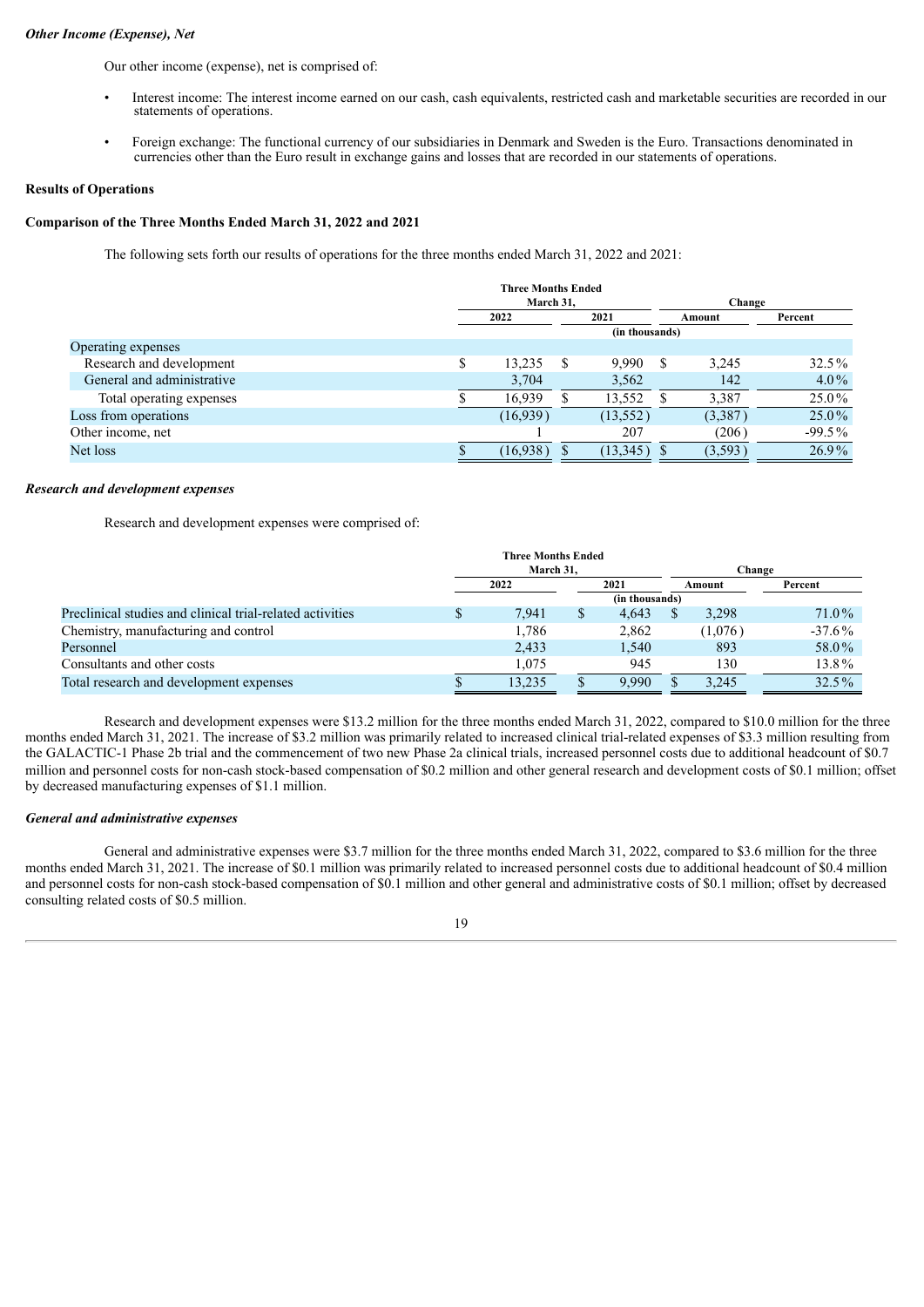#### *Other income (expense), net*

There was de minimis other income (expense), net for the three months ended March 31, 2022, compared to other income (expense), net of \$0.2 million for the three months ended March 31, 2021. The decrease of \$0.2 million was due to a decrease in the net foreign exchange gain (loss).

#### **Liquidity and Capital Resources**

#### *Sources of Liquidity*

Our operations to date have been financed primarily through our IPO, the issuance of convertible preferred shares and convertible notes. Since inception, we have had significant operating losses. On November 2, 2020, we completed our IPO in which we raised \$86.3 million in net proceeds. Our net losses were \$16.9 million and \$13.3 million for the three months ended March 31, 2022 and 2021, respectively. As of March 31, 2022, we had an accumulated deficit of \$173.1 million and \$101.8 million in cash, cash equivalents and marketable securities. Our primary use of cash is to fund operating expenses, which consist primarily of research and development expenditures, and to a lesser extent, general and administrative expenditures. Cash used to fund operating expenses is impacted by the timing of when we pay these expenses, as reflected in the change in our outstanding accounts payable and accrued expenses.

On November 4, 2021, we filed with the SEC, and the SEC declared effective on November 12, 2021, a registration statement on Form S-3, or the Registration Statement, which registers the offering, issuance and sale of up to \$200.0 million of our common stock, preferred stock, debt securities, warrants, subscription rights and/or units of any combination thereof. Simultaneous with the filing of the Registration Statement, we entered into an Open Market Sale Agreement<sup>SM</sup> with Jefferies LLC, as sales agent, to provide for the issuance and sale of up to \$50.0 million of our common stock from time to time in "at-the-market" offerings under the Registration Statement and related prospectus, or the ATM Program. As of March 31, 2022, no sales had been made pursuant to the ATM Program.

#### *Cash Flows*

The following table summarizes our cash flows for the periods indicated:

| <b>Three Months Ended</b><br>March 31, |                |           |  |  |  |
|----------------------------------------|----------------|-----------|--|--|--|
|                                        | 2021           |           |  |  |  |
|                                        | (in thousands) |           |  |  |  |
|                                        | (6,797)        | (14, 151) |  |  |  |
|                                        | (10,207)       | (74, 631) |  |  |  |
|                                        |                |           |  |  |  |
|                                        | (17,004)       | (88, 782) |  |  |  |
|                                        |                | 2022      |  |  |  |

#### *Net Cash Used in Operating Activities*

Cash used in operating activities of \$6.8 million during the three months ended March 31, 2022 was primarily attributable to our net loss of \$16.9 million together with non-cash items of \$1.8 million principally with respect to stock-based compensation, offset by a net increase of \$8.3 million in components of our working capital.

Cash used in operating activities of \$14.2 million during the three months ended March 31, 2021 was primarily attributable to our net loss of \$13.3 million together with non-cash items of \$1.1 million principally with respect to stock-based compensation and a net decrease of \$1.9 million in components of our working capital.

#### *Net Cash Used in Investing Activities*

Cash used in investing activities of \$10.2 million during the three months ended March 31, 2022 was the result of \$26.4 million for the purchase of marketable securities, offset by \$16.2 million in proceeds from the sale of marketable securities.

Cash used in investing activities of \$74.6 million during the three months ended March 31, 2021 was the result of \$74.5 million for the purchase of marketable securities and \$0.1 million for the purchase of property and equipment.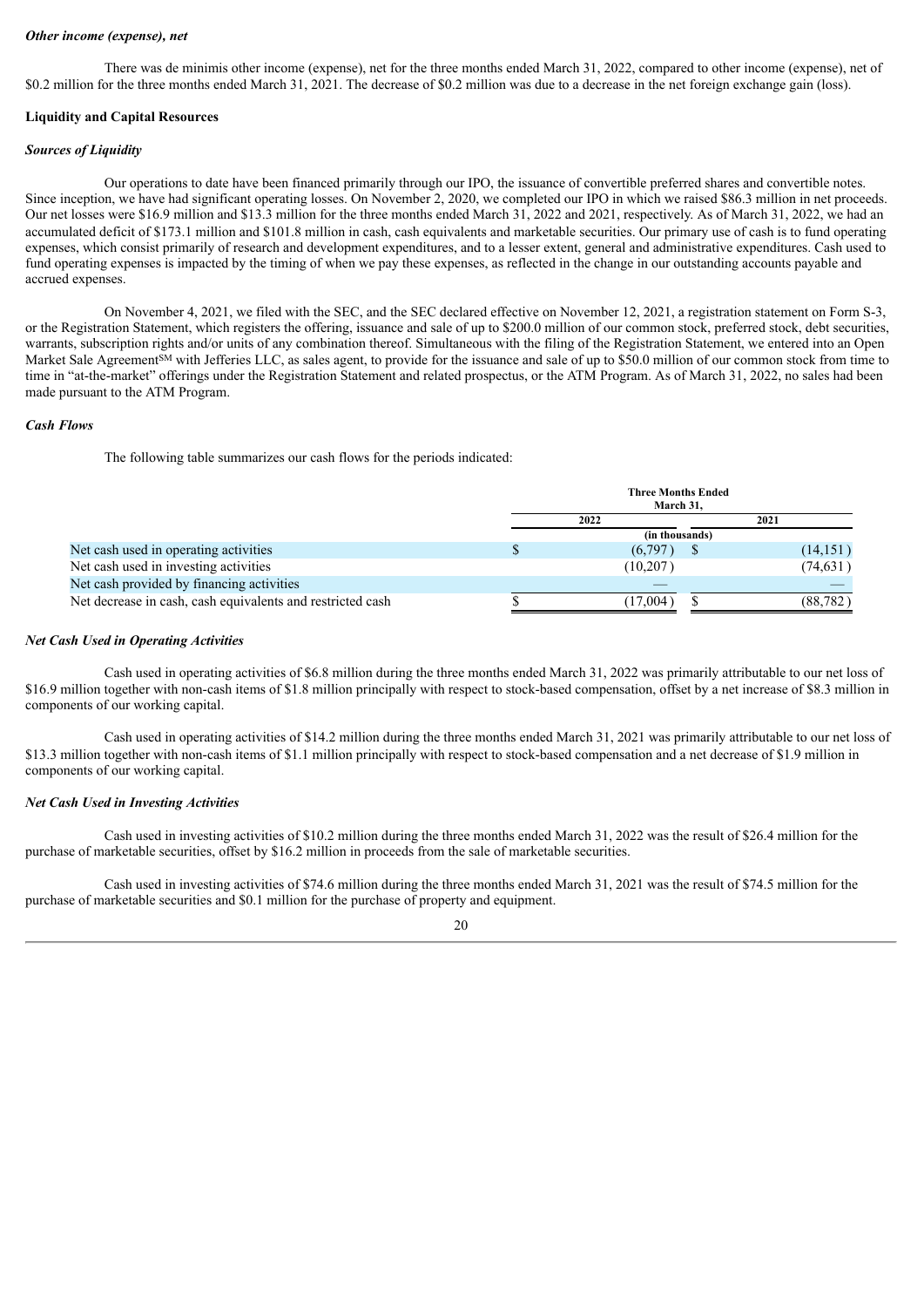#### *Net Cash Provided by Financing Activities*

We had no financing activities for the three months ended March 31, 2022 and 2021.

#### **Funding Requirements**

Any product candidates we may develop may never achieve commercialization and we anticipate that we will continue to incur losses for the foreseeable future. We expect that our research and development expenses, general and administrative expenses, and capital expenditures will continue to increase. As a result, until such time, if ever, as we can generate substantial product revenue, we expect to finance our cash needs through a combination of equity offerings, debt financings or other capital sources, including potentially collaborations, licenses and other similar arrangements. Our primary uses of capital are, and we expect will continue to be, compensation and related expenses; costs related to third-party clinical research, manufacturing and development services; costs relating to the build-out of our headquarters and other offices, our laboratories and our manufacturing facility; license payments or milestone obligations that may arise; laboratory expenses and costs for related supplies; clinical costs; manufacturing costs; legal and other regulatory expenses and general overhead costs.

Based upon our current operating plan, we believe that our existing cash, cash equivalents and marketable securities of \$101.8 million as of March 31, 2022 will be sufficient to fund our operating expenses and capital expenditure requirements into the second half of 2024. To finance our operations beyond that point we will need to raise additional capital, which cannot be assured. We have based this estimate on assumptions that may prove to be wrong, and we could utilize our available capital resources sooner than we currently expect. We will continue to require additional financing to advance our current product candidates through clinical development, to develop, acquire or in-license other potential product candidates and to fund operations for the foreseeable future. We will continue to seek funds through equity offerings, debt financings or other capital sources, including potentially collaborations, licenses and other similar arrangements. However, we may be unable to raise additional funds or enter into such other arrangements when needed on favorable terms or at all. If we raise additional capital through public or private equity offerings in the future, the ownership interest of our existing stockholders will be diluted, and the terms of these securities may include liquidation or other preferences that adversely affect our stockholders' rights. If we raise additional capital through debt financing, we may be subject to covenants limiting or restricting our ability to take specific actions, such as incurring additional debt, making capital expenditures or declaring dividends. Any failure to raise capital as and when needed could have a negative impact on our financial condition and on our ability to pursue our business plans and strategies. If we are unable to raise capital, we will need to delay, reduce or terminate planned activities to reduce costs.

Because of the numerous risks and uncertainties associated with research, development and commercialization of pharmaceutical products, we are unable to estimate the exact amount of our operating capital requirements. Our future funding requirements will depend on many factors, including, but not limited to:

- the progress, costs and results of our ongoing Phase 2 clinical trials of GB0139, GB2064 and GB1211, as well as the progress, costs and results for other preclinical and clinical trials for any future product candidates;
- the scope, progress, results and costs of discovery, research, preclinical development, laboratory testing and clinical trials for our current and future product candidates;
- the continued impacts of the ongoing COVID-19 pandemic;
- the number of, and development requirements for, other product candidates that we pursue;
- the costs, timing and outcome of regulatory review of our product candidates;
- our ability to enter into contract manufacturing arrangements for supply of active pharmaceutical ingredient, or API, and manufacture of our product candidates and the terms of such arrangements;
- our ability to establish and maintain strategic collaborations, licensing or other arrangements and the financial terms of such arrangements;
- the payment or receipt of milestones and receipt of other collaboration-based revenues, if any;
- the costs and timing of any future commercialization activities, including product manufacturing, sales, marketing and distribution, for any of our product candidates for which we may receive marketing approval;
- the amount and timing of revenue, if any, received from commercial sales of our product candidates for which we receive marketing approval;
- the costs and timing of preparing, filing and prosecuting patent applications, maintaining and enforcing our intellectual property and proprietary rights and defending any intellectual property-related claims;
- the extent to which we acquire or in-license other products, product candidates, technologies or data referencing rights;
- the ability to receive additional non-dilutive funding, including grants from organizations and foundations; and
- the costs of continuing to operate as a public company.

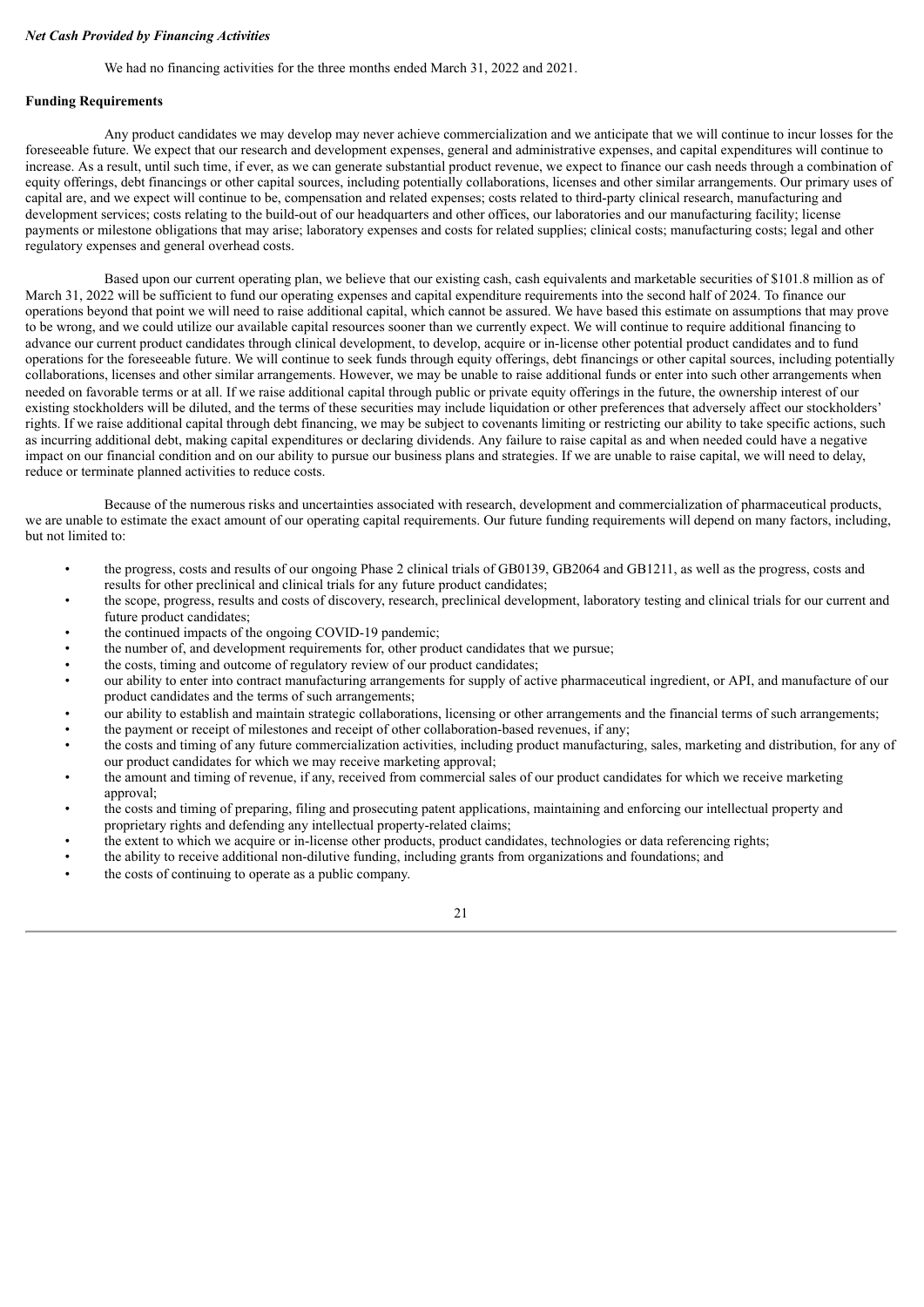Further, our operating plans may change, and we may need additional funds to meet operational needs and capital requirements for clinical trials and other research and development activities. Because of the numerous risks and uncertainties associated with the development and commercialization of our product candidates, we are unable to estimate the amounts of increased capital outlays and operating expenditures associated with our current and anticipated product development programs.

#### **Critical Accounting Policies and Significant Judgments and Estimates**

Our management's discussion and analysis of our financial condition and results of operations is based on our unaudited interim condensed consolidated financial statements, which have been prepared in accordance with U.S. GAAP. The preparation of these unaudited interim condensed consolidated financial statements requires us to make estimates and assumptions that affect the reported amounts of assets and liabilities and the disclosure of contingent assets and liabilities at the date of the unaudited condensed consolidated financial statements, as well as the reported expenses incurred during the reporting periods. Our estimates are based on our historical experience and on various other factors that we believe are reasonable under the circumstances, the results of which form the basis for making judgments about the carrying value of assets and liabilities that are not readily apparent from other sources. Actual results may differ from these estimates under different assumptions or conditions. We believe that the accounting policies discussed below are critical to understanding our historical and future performance, as these policies relate to the more significant areas involving management's judgments and estimates.

#### **Research and Development Costs**

We incur substantial expenses associated with clinical trials. Accounting for clinical trials relating to activities performed by contract research organizations, or CROs, contract manufacturing organizations, or CMOs, and other external vendors requires management to exercise significant estimates in regard to the timing and accounting for these expenses. We estimate costs of research and development activities conducted by service providers, which include, the conduct of sponsored research, preclinical studies and contract manufacturing activities. The diverse nature of services being provided under CRO and other arrangements, the different compensation arrangements that exist for each type of service and the lack of timely information related to certain clinical activities complicates the estimation of accruals for services rendered by CROs, CMOs and other vendors in connection with clinical trials. We record the estimated costs of research and development activities based upon the estimated amount of services provided but not yet invoiced and include these costs in the accrued and other current liabilities or prepaid expenses on the balance sheets and within research and development expense on the condensed consolidated statements of operations. In estimating the duration of a clinical study, we evaluate the start-up, treatment and wrap-up periods, compensation arrangements and services rendered attributable to each clinical trial and fluctuations are regularly tested against payment plans and trial completion assumptions.

We estimate these costs based on factors such as estimates of the work completed and budget provided and in accordance with agreements established with our collaboration partners and third-party service providers. We make significant judgments and estimates in determining the accrued liabilities and prepaid expense balances in each reporting period. As actual costs become known, we adjust our accrued liabilities or prepaid expenses. We have not experienced any material differences between accrued costs and actual costs incurred since our inception.

Our expenses related to clinical trials are based on estimates of patient enrollment and related expenses at clinical investigator sites as well as estimates for the services received and efforts expended pursuant to contracts with multiple research institutions and CROs that may be used to conduct and manage clinical trials on our behalf. We generally accrue expenses related to clinical trials based on contracted amounts applied to the level of patient enrollment and activity. If timelines or contracts are modified based upon changes in the clinical trial protocol or scope of work to be performed, we modify our estimates of accrued expenses accordingly on a prospective basis.

#### *Stock-based Compensation*

We have issued stock-based compensation awards through the granting of stock options, which generally vest over a four-year period. We account for stock-based compensation in accordance with ASC 718, *Compensation-Stock Compensation*, or ASC 718. In accordance with ASC 718, compensation cost is measured at estimated fair value and is included as compensation expense over the vesting period during which service is provided in exchange for the award.

We use a Black-Scholes option pricing model to determine fair value of our stock options. The Black-Scholes option pricing model includes various assumptions, including the fair value of common shares, expected life of stock options, the expected volatility based on the historical volatility of a publicly traded set of peer companies and the expected risk-free interest rate based on the implied yield on a U.S. Treasury security. These assumptions reflect our best estimates, but they involve inherent uncertainties based on market conditions generally outside our control. As a result, if other assumptions had been used, stock-based compensation cost could have been materially impacted. Furthermore, if we use different assumptions for future grants, sharebased compensation cost could be materially impacted in future periods.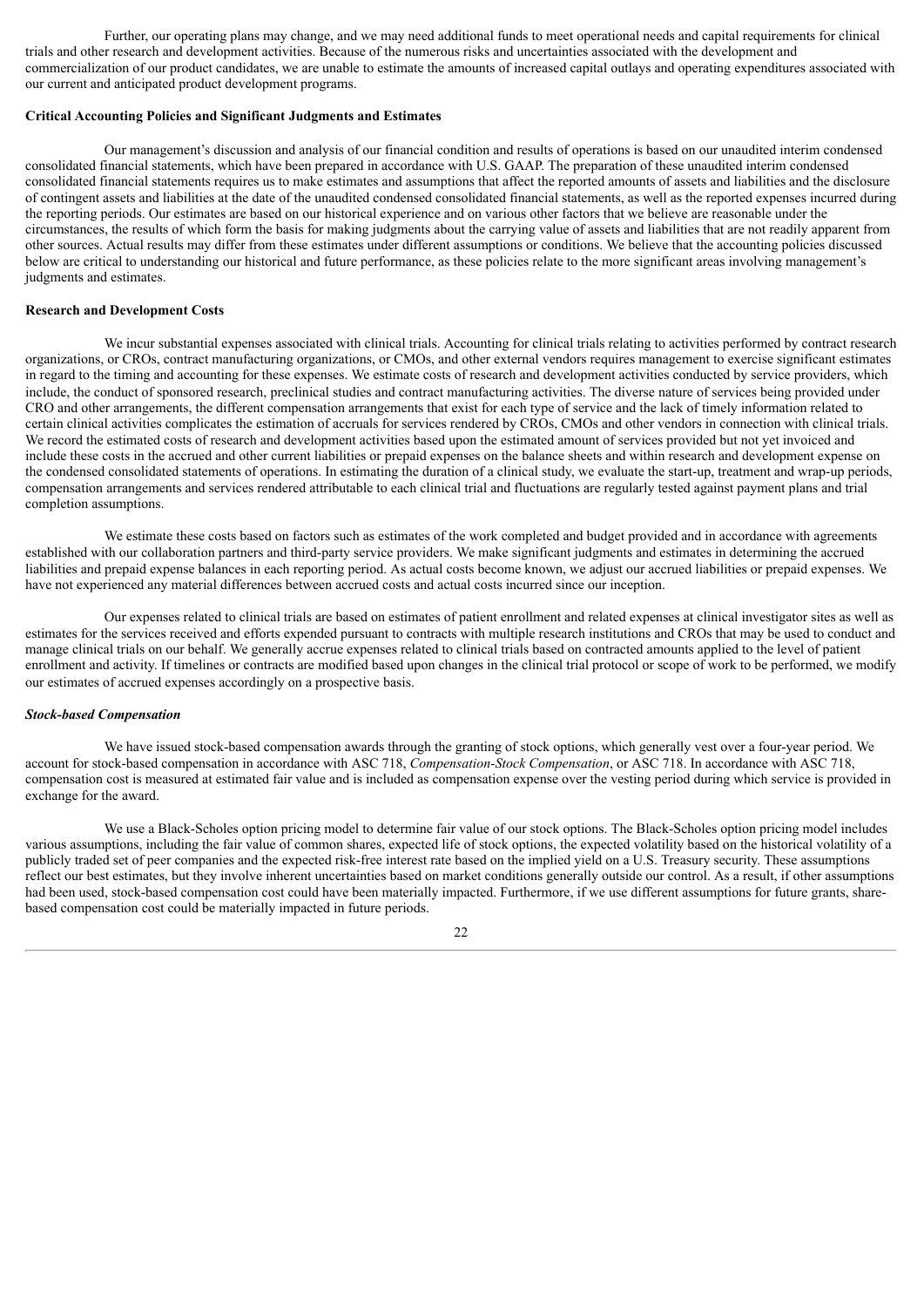The fair value of our awards in the three months ended March 31, 2022 has been estimated using Black-Scholes based on the following assumptions: expected term of 6.1 years; expected volatility of 90.2%; risk-free interest rate of 1.5%; and no expectation of dividends. The fair value of our awards in the three months ended March 31, 2021 has been estimated using Black-Scholes based on the following assumptions: term of 6.1 years; volatility of 90.5%; risk-free rate of 0.5%; and no expectation of dividends.

We will continue to use judgment in evaluating the assumptions utilized for our stock-based compensation expense calculations on a prospective basis. In addition to the assumptions used in the Black-Scholes model, the amount of stock-based compensation expense we recognize in our consolidated financial statements includes stock option forfeitures as they occurred. We recognize forfeitures as they occur, and the compensation expense is reversed in the period that the forfeiture occurs.

#### *Income Taxes*

Deferred tax assets and liabilities are recognized for the future tax consequences attributable to differences between the financial statement carrying amounts of existing assets and liabilities and their respective tax bases, and operating losses and tax credit carry forwards. Deferred tax assets and liabilities are measured using enacted statutory tax rates expected to apply to taxable income in the jurisdictions and years in which those temporary differences are expected to be recovered or settled. The effect on deferred tax assets and liabilities of a change in tax rates is recognized in income in the period that includes the enactment date.

Based on the level of historical operating results and projections for the taxable income for the future, we have determined that it is more likely than not that our net deferred tax assets will not be realized. Accordingly, we have recorded a full valuation allowance to reduce our net deferred tax assets.

We recognize tax benefits from uncertain tax positions only if (based on the technical merits of the position) it is more likely than not that the tax positions will be sustained on examination by the tax authority. The tax benefits recognized in the financial statements from such positions are measured based on the largest amount that is more than 50% likely to be realized upon ultimate settlement. We do not believe there will be any material changes in its unrecognized tax positions over the next 12 months. We have not incurred any interest or penalties. In the event we are assessed interest or penalties at some point in the future, they will be classified in the financial statements as a component of income tax expense.

We operate in multiple jurisdictions, both within and outside the United States, and may be subject to audits from various tax authorities. Management's judgment is required in determining our provision for income taxes, our deferred tax assets and liabilities, liabilities for uncertain tax positions, and any valuation allowance recorded against our net deferred tax assets. We will monitor the extent to which our deferred tax assets may be realized and adjust the valuation allowance accordingly.

#### *Recently Adopted Accounting Pronouncements*

Refer to Note 2, "Summary of Significant Accounting Policies," in the accompanying notes to our consolidated financial statements for the three months ended March 31, 2022 and 2021 appearing elsewhere in this Quarterly Report on Form 10-Q for a discussion of recent accounting pronouncements.

#### **Emerging Growth Company and Smaller Reporting Company Status**

As an emerging growth company, or EGC, under the Jumpstart our Business Startups Act of 2012, or the JOBS Act, we may delay the adoption of certain accounting standards until such time as those standards apply to private companies. Other exemptions and reduced reporting requirements under the JOBS Act for EGCs include presentation of only two years of audited consolidated financial statements in a registration statement for an IPO, an exemption from the requirement to provide an auditor's report on internal controls over financial reporting pursuant to Section 404(b) of the Sarbanes-Oxley Act, an exemption from any requirement that may be adopted by the Public Company Accounting Oversight Board regarding mandatory audit firm rotation, and less extensive disclosure about our executive compensation arrangements.

In addition, the JOBS Act provides that an EGC can take advantage of an extended transition period for complying with new or revised accounting standards. This provision allows an EGC to delay the adoption of some accounting standards until those standards would otherwise apply to private companies. We have elected to use this extended transition period for complying with new or revised accounting standards that have different effective dates for public and private companies until the earlier of the date we (i) are no longer an emerging growth company or (ii) affirmatively and irrevocably opt out of the extended transition period provided in the JOBS Act. As a result, our condensed consolidated financial statements may not be comparable to companies that comply with new or revised accounting pronouncements as of public company effective dates.

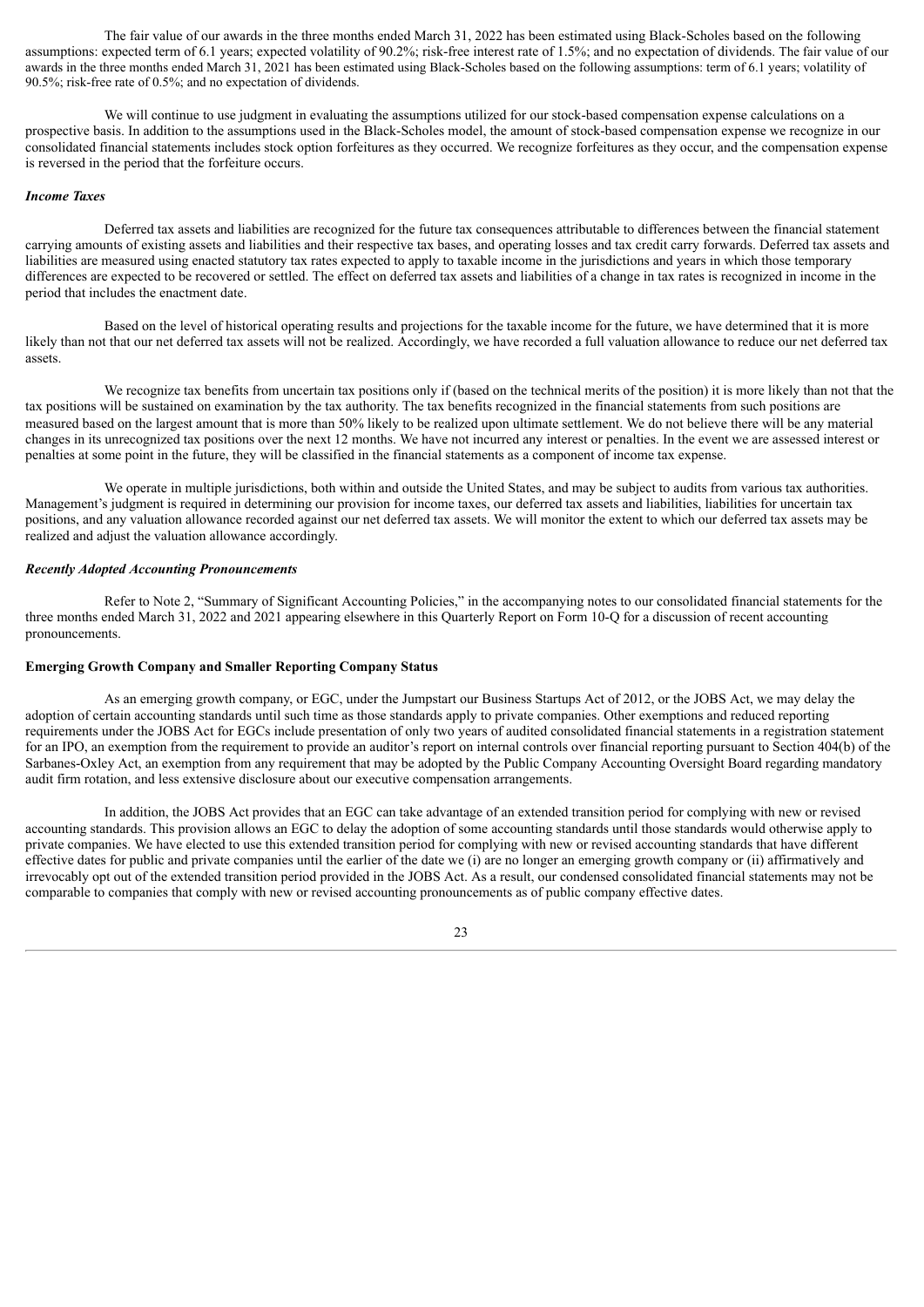We may remain classified as an EGC until the end of the fiscal year following the fifth anniversary of the completion of our IPO, although if the market value of our common stock that is held by non-affiliates exceeds \$700 million as of June 30 of any year before that time, or if we have annual gross revenues of \$1.07 billion or more in any fiscal year, we would cease to be an EGC as of December 31 of the applicable year. We also would cease to be an EGC if we issue more than \$1.0 billion of non-convertible debt over a three-year period.

We are also a "smaller reporting company," meaning that the market value of our shares held by non-affiliates is less than \$700 million and our annual revenue was less than \$100 million during the most recently completed fiscal year. We may continue to be a smaller reporting company if either (i) the market value of our shares held by non-affiliates is less than \$250 million or (ii) our annual revenue was less than \$100 million during the most recently completed fiscal year and the market value of our shares held by non-affiliates is less than \$700 million. If we are a smaller reporting company at the time we cease to be an emerging growth company, we may continue to rely on exemptions from certain disclosure requirements that are available to smaller reporting companies. Specifically, as a smaller reporting company, we may choose to present only the two most recent fiscal years of audited financial statements in our Annual Report on Form 10-K and, similar to emerging growth companies, smaller reporting companies have reduced disclosure obligations regarding executive compensation.

#### **Effects of Inflation**

Our assets are primarily monetary, consisting of cash and cash equivalents. Because of their liquidity, these assets are not directly affected by inflation. Since we intend to retain and continue to use our equipment, furniture, fixtures and office equipment, computer hardware and software and leasehold improvements, we believe that the incremental inflation related to replacement costs of such items will not materially affect our operations. However, the rate of inflation affects our expenses, such as those for employee compensation and contract services, which could increase our level of expenses and the rate at which we use our resources.

#### <span id="page-24-0"></span>**Item 3. Quantitative and Qualitative Disclosures About Market Risk.**

We are a smaller reporting company as defined by Item 10 of Regulation S-K and are not required to provide the information otherwise required under this item.

#### <span id="page-24-1"></span>**Item 4. Controls and Procedures.**

#### *Evaluation of Disclosure Controls and Procedures*

Our management, with the participation of our principal executive officer and our principal financial officer, evaluated the effectiveness of our disclosure controls and procedures as of March 31, 2022. Based on the evaluation of our disclosure controls and procedures as of March 31, 2022, our principal executive officer and principal financial officer concluded that our disclosure controls and procedures are effective at the reasonable assurance level.

The term "disclosure controls and procedures," as defined in Rules 13a-15(e) and 15d-15(e) under the Exchange Act, means controls and other procedures of a company that are designed to ensure that information required to be disclosed by a company in the reports that it files or submits under the Exchange Act are recorded, processed, summarized and reported within the time periods specified in the Securities and Exchange Commission's rules and forms. Disclosure controls and procedures include, without limitation, controls and procedures designed to ensure that information required to be disclosed by us in the reports we file or submit under the Exchange Act is accumulated and communicated to our management, including our principal executive officer and principal financial and accounting officer, as appropriate to allow timely decisions regarding required disclosure. Management recognizes that any controls and procedures, no matter how well designed and operated, can provide only reasonable assurance of achieving their objectives and our management necessarily applies its judgment in evaluating the cost-benefit relationship of possible controls and procedures.

#### *Changes in Internal Control*

There has been no change in our internal control over financial reporting as such term is defined in Rules 13a-15(f) and 15d-15(f) under the Exchange Act during our most recently completed fiscal quarter that has materially affected, or is reasonably likely to materially affect, our internal control over financial reporting.

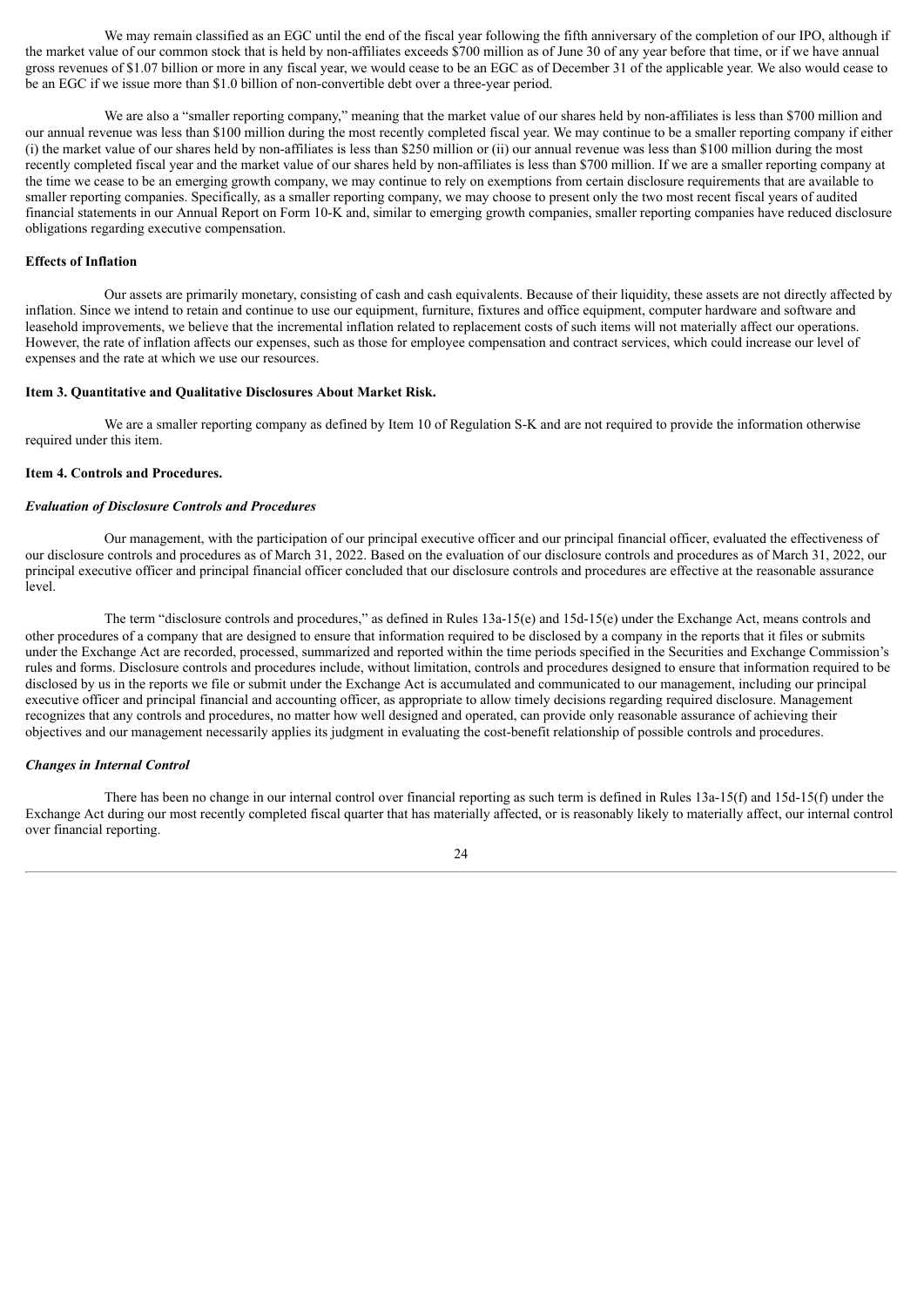#### **PART II—OTHER INFORMATION**

#### <span id="page-25-0"></span>**Item 1. Legal Proceedings.**

We are not party to any material legal matters or claims. We may become party to legal matters and claims arising in the ordinary course of business. We cannot predict the outcome of any such legal matters or claims, and despite the potential outcomes, the existence thereof may have an adverse impact on us because of defense and settlement costs, diversion of management resources and other factors.

#### <span id="page-25-1"></span>**Item 1A. Risk Factors.**

In addition to the other information set forth in this report, you should carefully consider the risk factors discussed in Part I, Item 1A. "Risk Factors" in our [Annual](https://www.sec.gov/ix?doc=/Archives/edgar/data/1800315/000156459022005569/glto-10k_20211231.htm) Report on Form 10-K for the fiscal year ended December 31, 2021, which could materially affect our business, financial condition, or results of operations. There have been no material changes in or additions to the risk factors referred to in the previous sentence*.*

#### <span id="page-25-2"></span>**Item 2. Unregistered Sales of Equity Securities and Use of Proceeds.**

#### *Use of proceeds from registered securities*

On November 2, 2020, we completed our IPO in which we issued and sold 6,342,207 shares of common stock, \$0.00001 par value per share, including 675,540 shares of common stock sold pursuant to the underwriters' exercise of their option to purchase additional shares of common stock. The offer and sale of the shares in the IPO was registered under the Securities Act pursuant to registration statements on Form S-1 (File No. [333-249369\)](https://www.sec.gov/Archives/edgar/data/0001800315/000119312520265628/d39338ds1.htm), which was filed with the SEC on October 7, 2020 and subsequently amended and declared effective on October 28, 2020, or the Prospectus. The underwriters of the offering were BofA Securities, Inc., SVB Leerink LLC, Credit Suisse Securities (USA) LLC and Kempen & Co U.S.A, Inc.

We raised approximately \$86.3 million in net proceeds after deducting underwriting discounts and commissions of \$6.7 million and other offering expenses of approximately \$2.1 million payable by us. No underwriting discounts and commissions or offering expenses were paid directly or indirectly to any of our directors of officers (or their associates) or persons owning ten percent or more of any class of our equity securities or to any other affiliates.

As of March 31, 2022, we have not used the net proceeds from our initial public offering. We have invested the unused net proceeds from the offering in money market accounts and marketable debt securities. We expect to use the net proceeds from the offering described in our final prospectus filed pursuant to Rule 424(b)(4) under the Securities Act with the SEC on October 30, 2020, to fund our clinical development programs, including for GB0139, GB1211 and GB2064.

#### *Issuer Purchases of Equity Securities by the Issuer and Af iliated Purchasers*

None.

#### <span id="page-25-3"></span>**Item 3. Defaults Upon Senior Securities.**

None.

#### <span id="page-25-4"></span>**Item 4. Mine Safety Disclosures.**

Not Applicable.

#### <span id="page-25-5"></span>**Item 5. Other Information.**

None.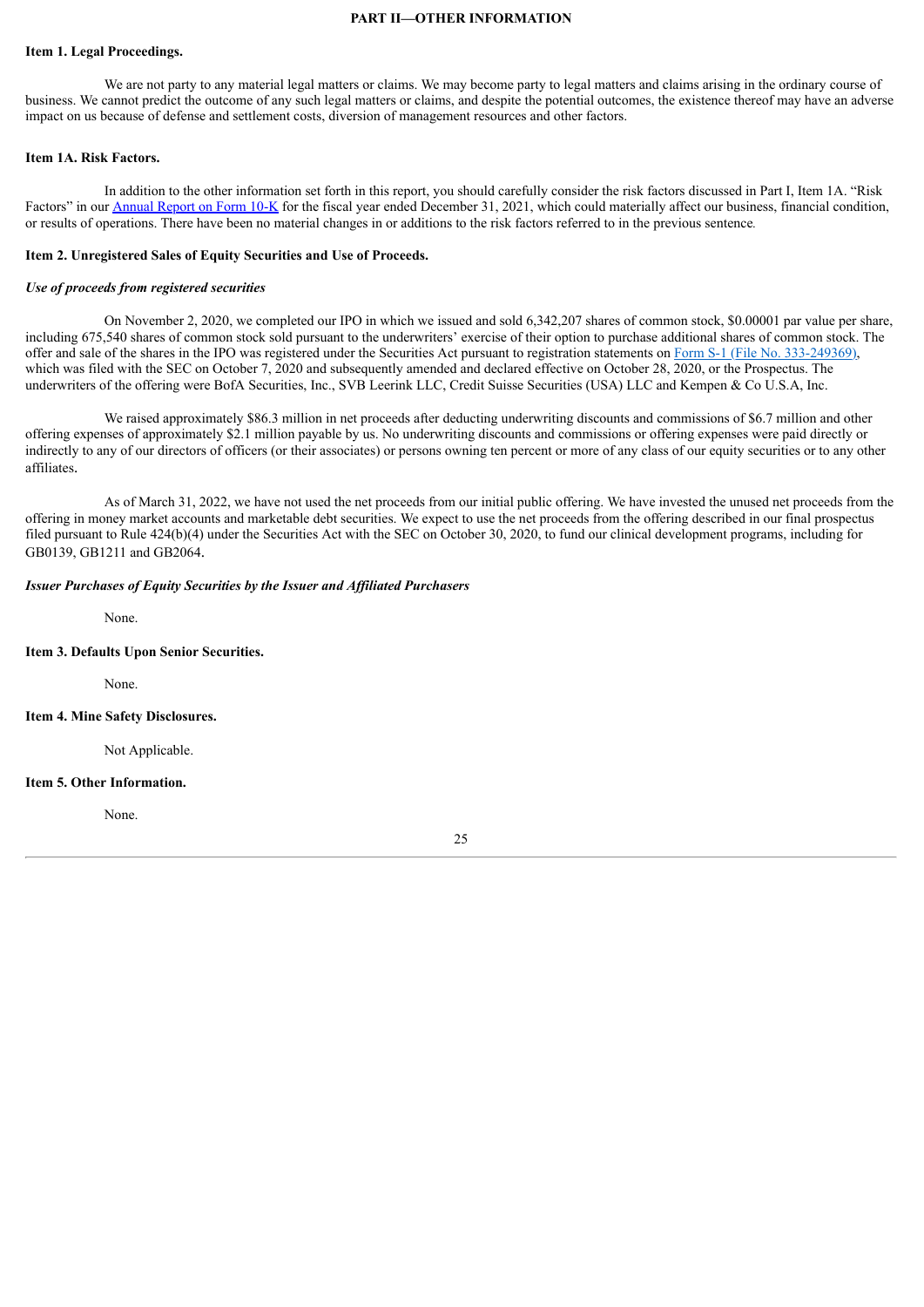## <span id="page-26-0"></span>**Item 6. Exhibits.**

| Exhibit<br><b>Number</b> | <b>Description</b>                                                                                                                                                                                                    |
|--------------------------|-----------------------------------------------------------------------------------------------------------------------------------------------------------------------------------------------------------------------|
| 10.1                     | Amended Non-Employee Director Compensation Policy (incorporated by reference herein from Exhibit 10.1 of the Registrant's Current<br>Report on Form 8-K (File No. 001-39655) filed with the SEC on February 9, 2022). |
| $31.1*$                  | Certification of Principal Executive Officer Pursuant to Rules 13a-14(a) and 15d-14(a) under the Securities Exchange Act of 1934, as<br>Adopted Pursuant to Section 302 of the Sarbanes-Oxley Act of 2002.            |
| $31.2*$                  | Certification of Principal Financial Officer Pursuant to Rules 13a-14(a) and 15d-14(a) under the Securities Exchange Act of 1934, as<br>Adopted Pursuant to Section 302 of the Sarbanes-Oxley Act of 2002.            |
| $32.1*$                  | Certification of Principal Executive Officer and Principal Financial Officer Pursuant to 18 U.S.C. Section 1350, as Adopted Pursuant to<br>Section 906 of the Sarbanes-Oxley Act of 2002.                             |
| 101.INS                  | Inline XBRL Instance Document - the instance document does not appear in the Interactive Data File because its XBRL tags are embedded<br>within the Inline XBRL document                                              |
| 101.SCH                  | Inline XBRL Taxonomy Extension Schema Document                                                                                                                                                                        |
| 101.CAL                  | Inline XBRL Taxonomy Extension Calculation Linkbase Document                                                                                                                                                          |
| 101.DEF                  | Inline XBRL Taxonomy Extension Definition Linkbase Document                                                                                                                                                           |
| $101$ .LAB               | Inline XBRL Taxonomy Extension Label Linkbase Document                                                                                                                                                                |
| 101.PRE                  | Inline XBRL Taxonomy Extension Presentation Linkbase Document                                                                                                                                                         |
| 104                      | Cover Page Interactive Data File (embedded within the Inline XBRL document)                                                                                                                                           |
| * Filed herewith.        |                                                                                                                                                                                                                       |

† This certification will not be deemed "filed" for purposes of Section 18 of the Securities Exchange Act of 1934, as amended, or otherwise subject to the liability of that section. Such certification will not be deemed to be incorporated by reference into any filing under the Securities Act of 1933, as amended, or the Securities Exchange Act of 1934, as amended, except to the extent specifically incorporated by reference into such filing.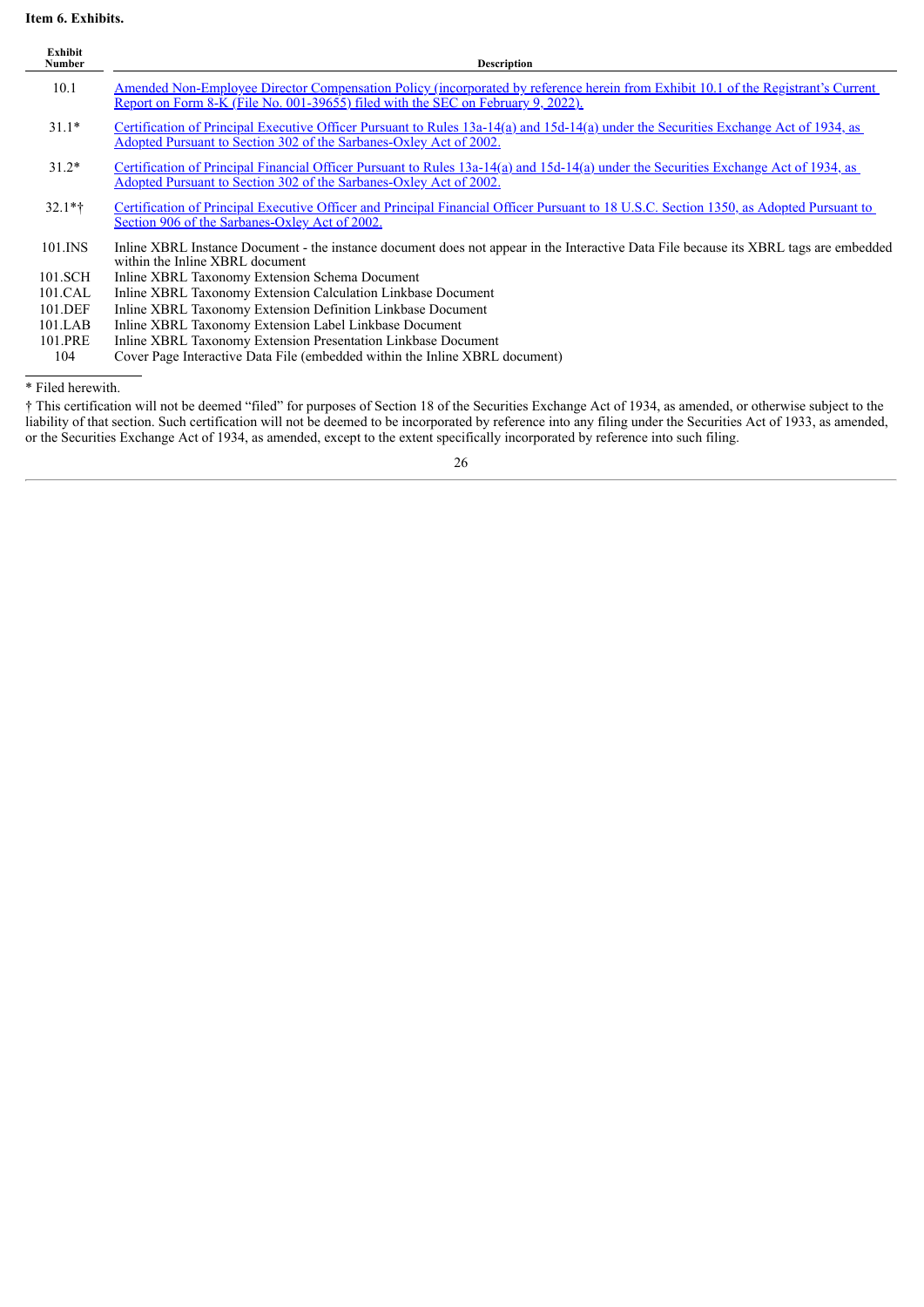## **SIGNATURES**

<span id="page-27-0"></span>Pursuant to the requirements of the Securities Exchange Act of 1934, the registrant has duly caused this report to be signed on its behalf by the undersigned thereunto duly authorized.

|                      | Galecto, Inc.                                                                                                                                           |  |
|----------------------|---------------------------------------------------------------------------------------------------------------------------------------------------------|--|
| Date: April 29, 2022 | By:<br>/s/ Hans T. Schambye<br>Hans T. Schambye, M.D., Ph.D.<br><b>President, Chief Executive Officer and Director</b><br>(Principal Executive Officer) |  |
| Date: April 29, 2022 | By:<br>/s/ Jonathan Freve<br><b>Jonathan Freve</b><br><b>Chief Financial Officer</b><br>(Principal Financial and Accounting Officer)                    |  |
|                      | 27                                                                                                                                                      |  |
|                      |                                                                                                                                                         |  |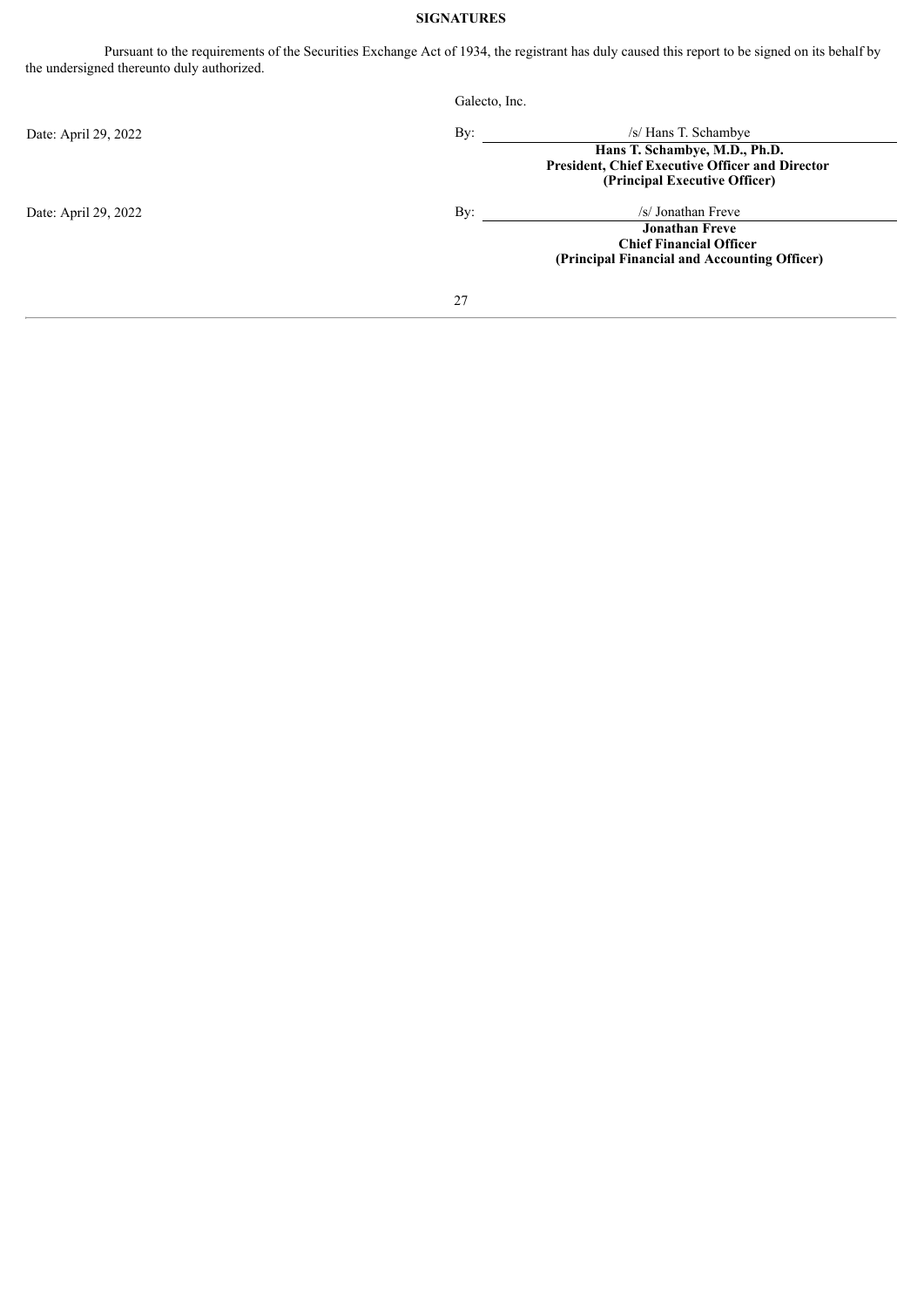#### **CERTIFICATION OF CHIEF EXECUTIVE OFFICER PURSUANT TO RULES 13a-14(a) AND 15d-14(a) OF THE SECURITIES EXCHANGE ACT OF 1934, AS ADOPTED PURSUANT TO SECTION 302 OF THE SARBANES-OXLEY ACT OF 2002**

<span id="page-28-0"></span>I, Hans T. Schambye, certify that:

- 1. I have reviewed this Quarterly Report on Form 10-Q for the period ended March 31, 2022 of Galecto, Inc.;
- 2. Based on my knowledge, this report does not contain any untrue statement of a material fact or omit to state a material fact necessary to make the statements made, in light of the circumstances under which such statements were made, not misleading with respect to the period covered by this report;
- 3. Based on my knowledge, the financial statements, and other financial information included in this report, fairly present in all material respects the financial condition, results of operations and cash flows of the registrant as of, and for, the periods presented in this report;
- 4. The registrant's other certifying officer(s) and I are responsible for establishing and maintaining disclosure controls and procedures (as defined in Exchange Act Rules 13a-15(e) and 15d-15(e)) for the registrant and have:
	- a) Designed such disclosure controls and procedures, or caused such disclosure controls and procedures to be designed under our supervision, to ensure that material information relating to the registrant, including its consolidated subsidiaries, is made known to us by others within those entities, particularly during the period in which this report is being prepared;
	- b) Designed such internal control over financial reporting, or caused such internal control over financial reporting to be designed under our supervision, to provide reasonable assurance regarding the reliability of financial reporting and the preparation of financial statement for external purposes in accordance with generally accepted accounting principles;
	- c) Evaluated the effectiveness of the registrant's disclosure controls and procedures and presented in this report our conclusions about the effectiveness of the disclosure controls and procedures, as of the end of the period covered by this report based on such evaluation; and
	- d) Disclosed in this report any change in the registrant's internal control over financial reporting that occurred during the registrant's most recent fiscal quarter (the registrant's fourth fiscal quarter in the case of an annual report) that has materially affected, or is reasonably likely to materially affect, the registrant's internal control over financial reporting; and
- 5. The registrant's other certifying officer(s) and I have disclosed, based on our most recent evaluation of internal control over financial reporting, to the registrant's auditors and the audit committee of the registrant's board of directors (or persons performing the equivalent functions):
	- a) All significant deficiencies and material weaknesses in the design or operation of internal control over financial reporting which are reasonably likely to adversely affect the registrant's ability to record, process, summarize and report financial information; and
	- b) Any fraud, whether or not material, that involves management or other employees who have a significant role in the registrant's internal control over financial reporting.

Date: April 29, 2022 By: /s/ Hans T. Schambye **Hans T. Schambye, M.D., Ph.D. President, Chief Executive Officer and Director (Principal Executive Officer)**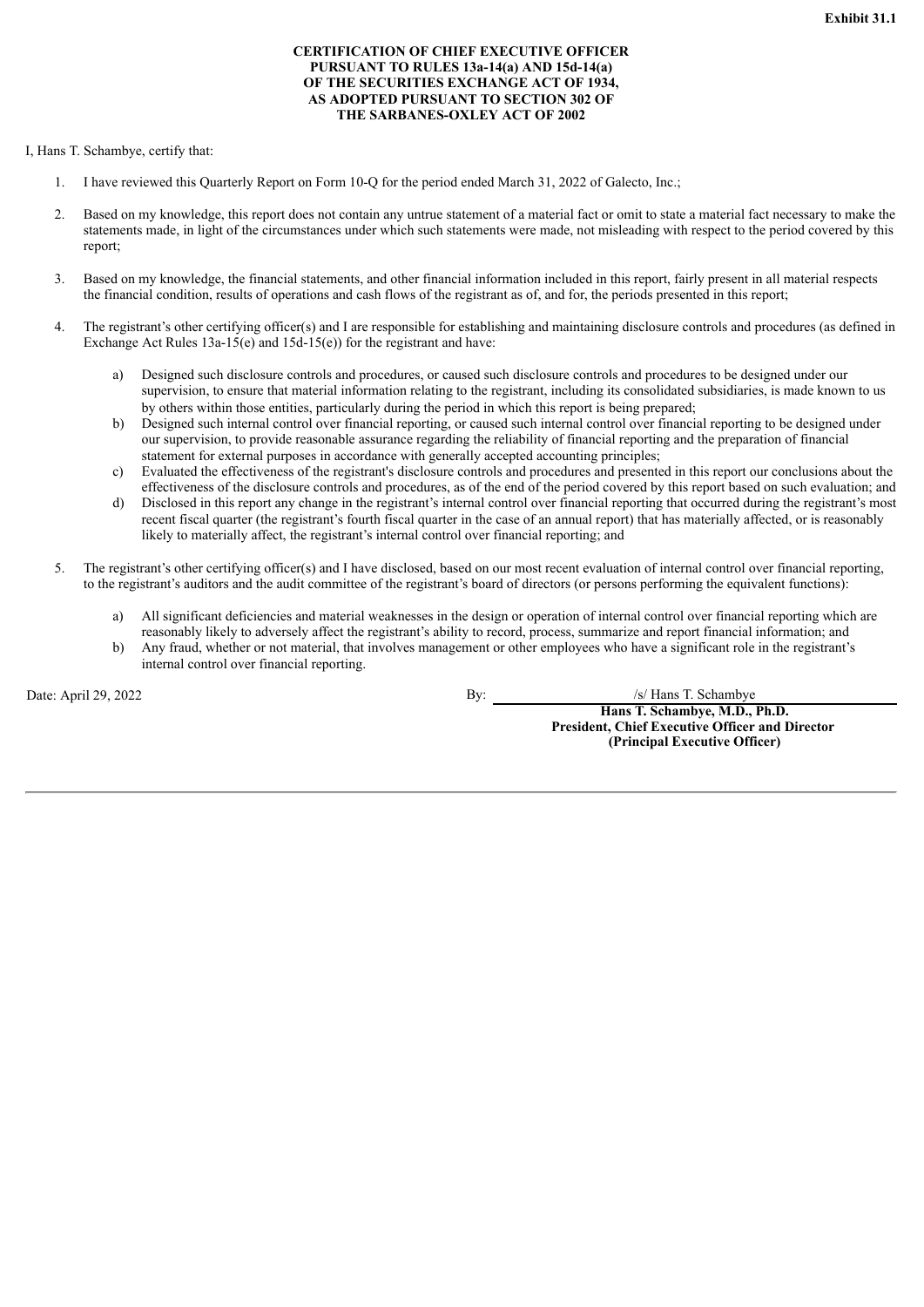#### **CERTIFICATION OF CHIEF FINANCIAL OFFICER PURSUANT TO RULES 13a-14(a) AND 15d-14(a) OF THE SECURITIES EXCHANGE ACT OF 1934, AS ADOPTED PURSUANT TO SECTION 302 OF THE SARBANES-OXLEY ACT OF 2002**

<span id="page-29-0"></span>I, Jonathan Freve, certify that:

- 1. I have reviewed this Quarterly Report on Form 10-Q for the period ended March 31, 2022 of Galecto, Inc.;
- 2. Based on my knowledge, this report does not contain any untrue statement of a material fact or omit to state a material fact necessary to make the statements made, in light of the circumstances under which such statements were made, not misleading with respect to the period covered by this report;
- 3. Based on my knowledge, the financial statements, and other financial information included in this report, fairly present in all material respects the financial condition, results of operations and cash flows of the registrant as of, and for, the periods presented in this report;
- 4. The registrant's other certifying officer(s) and I are responsible for establishing and maintaining disclosure controls and procedures (as defined in Exchange Act Rules 13a-15(e) and 15d-15(e)) for the registrant and have:
	- a) Designed such disclosure controls and procedures, or caused such disclosure controls and procedures to be designed under our supervision, to ensure that material information relating to the registrant, including its consolidated subsidiaries, is made known to us by others within those entities, particularly during the period in which this report is being prepared;
	- b) Designed such internal control over financial reporting, or caused such internal control over financial reporting to be designed under our supervision, to provide reasonable assurance regarding the reliability of financial reporting and the preparation of financial statement for external purposes in accordance with generally accepted accounting principles;
	- c) Evaluated the effectiveness of the registrant's disclosure controls and procedures and presented in this report our conclusions about the effectiveness of the disclosure controls and procedures, as of the end of the period covered by this report based on such evaluation; and
	- d) Disclosed in this report any change in the registrant's internal control over financial reporting that occurred during the registrant's most recent fiscal quarter (the registrant's fourth fiscal quarter in the case of an annual report) that has materially affected, or is reasonably likely to materially affect, the registrant's internal control over financial reporting; and
- 5. The registrant's other certifying officer(s) and I have disclosed, based on our most recent evaluation of internal control over financial reporting, to the registrant's auditors and the audit committee of the registrant's board of directors (or persons performing the equivalent functions):
	- a) All significant deficiencies and material weaknesses in the design or operation of internal control over financial reporting which are reasonably likely to adversely affect the registrant's ability to record, process, summarize and report financial information; and
	- b) Any fraud, whether or not material, that involves management or other employees who have a significant role in the registrant's internal control over financial reporting.

Date: April 29, 2022 By: /s/ Jonathan Freve

**Jonathan Freve Chief Financial Officer (Principal Financial and Accounting Officer)**